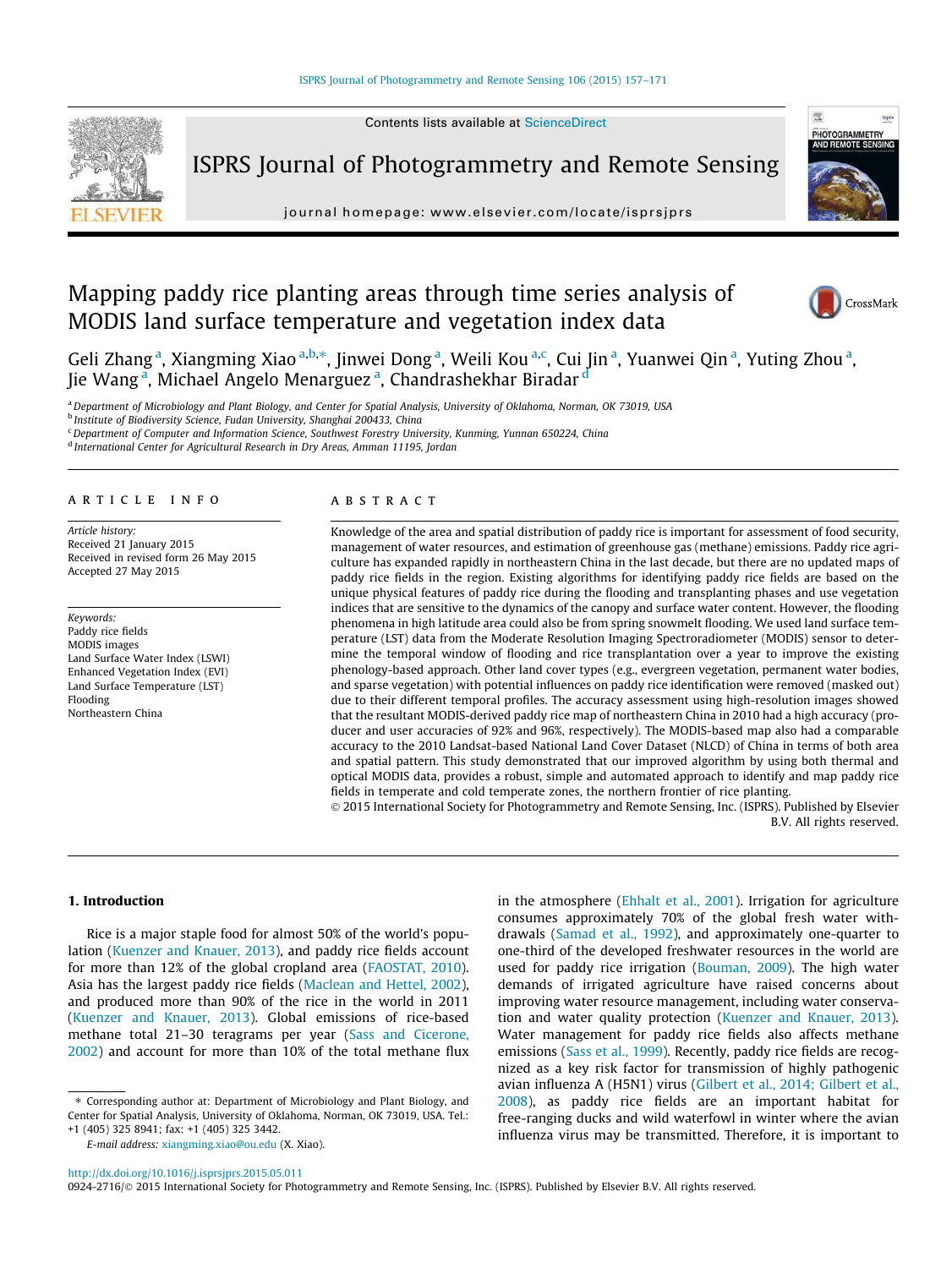monitor and map paddy rice fields at regional and global scales in an effort to enhance our knowledge of food security, greenhouse gas emissions, water resource management, and transmission of infectious diseases.

Satellite remote sensing is recognized as a viable tool to map paddy rice fields, based on either optical or synthetic aperture radar (SAR) images. Although SAR data are not impacted by clouds or solar illumination, the SAR-based approach has not been used for large-scale paddy rice mapping due to limited data availability ([Bouvet et al., 2009; Dong et al., 2006; Miyaoka et al., 2013; Wu](#page-13-0) [et al., 2011; Yang et al., 2008\)](#page-13-0). Many studies have used one to several optical images (e.g., Landsat) to map paddy rice at local scales with supervised or unsupervised classification methods ([Li et al., 2012;](#page-13-0) [Yoshikawa and Shiozawa, 2006](#page-13-0)). Optical sensors with high temporal resolutions (daily revisits) such as the Advanced Very High Resolution Radiometer (AVHRR), Système Pour l'Observation de la Terre (SPOT) [\(Kamthonkiat et al., 2005; Thi et al., 2012](#page-13-0)), and Moderate Resolution Imaging Spectrora diometer (MODIS), have also been used to map paddy rice fields at regional scales, based on the temporal characteristics of paddy rice fields ([Chen et al.,](#page-13-0) [2012; Gumma et al., 2011; Nuarsa et al., 2012; Peng et al., 2011;](#page-13-0) [Son et al., 2013; Xiao et al., 2006, 2002b, 2005\)](#page-13-0).

Rice is grown in flooded soils, and paddy fields are a mixture of open water and green rice plants during the early part of the growing season (transplanting phase). These characteristics can be readily identified using temporal profiles of vegetation indices such as the Land Surface Water Index (LSWI), Normalized Difference Vegetation Index (NDVI) and Enhanced Vegetation Index (EVI). Spectral signature analysis has shown that the LSWI values can temporarily be greater than the NDVI or EVI values during the flooding and transplanting phases [\(Xiao et al., 2006, 2002b, 2005](#page-13-0)). Based on this unique feature of paddy rice fields during the early period of the growing season, we developed an algorithm to identify and track the image pixels that were flooded and transplanted with seedlings over time [\(Xiao et al., 2006, 2005](#page-13-0)). The algorithm was used to map paddy rice at regional scales in southern China, South Asia, and Southeast Asia, where the air temperature stayed above  $0^{\circ}$ C for most of the year and there is little or no snow cover, using an 8-day MODIS dataset in 2002 ([Xiao et al., 2006, 2005](#page-13-0)).

Paddy rice has an expansion trend in mid- and high-latitude regions, such as northeastern China, where paddy rice croplands have rapidly expanded in the last decade. According to statistical data, the area of paddy rice fields in this region increased from  $2.57 \times 10^4$  km<sup>2</sup> in 2000 to 4.33  $\times$   $10^4$  km<sup>2</sup> in 2010, which represents an increase of approximately 68%. By 2010, paddy rice fields in the region accounted for more than 10% of the total rice agricultural area in China. As a result of this rapid growth, northeastern China has become a major food production region in China [\(Liu](#page-13-0) [et al., 2013\)](#page-13-0). The expansion of paddy rice could raise several environmental issues regarding water resources, soil erosion, bird habitats, and biodiversity because most paddy rice fields were converted from natural wetlands or land that was previously used to grow upland crops. Information and geospatial data about the area and spatial patterns of paddy rice agriculture in northeastern China is urgently needed because there is limited knowledge about their current distributions in this high-latitude region.

Direct application of the MODIS-based algorithms ([Xiao et al.,](#page-13-0) [2006, 2005](#page-13-0)) in temperate zones is likely to be complicated by snow and ice cover during the long winter season, by snowmelt in spring, and by the short plant growing season; and it is necessary to precisely identify the time period of the flooding and transplanting phases. Several previous studies have attempted to define the flooding and transplanting periods based on rice growth calendar data (such as the transplanting period) from agricultural meteorological stations ([Peng, 2009; Peng et al., 2011; Shi et al., 2013; Sun](#page-13-0) [et al., 2009](#page-13-0)). The rice growth calendar data were available from scattered agricultural meteorological stations, but there were large uncertainties when the station data were interpolated to regional or national scales. In addition, this station-based approach cannot be used for regions that have no agricultural meteorological stations. The determination of the transplanting phase is needed for the paddy rice mapping in the high latitude area where limited efforts have been made.

The objective of this study is twofold: (1) to develop an improved algorithm that combines land surface temperature (LST) and vegetation indices from MODIS sensors to map paddy rice fields in temperate and cold temperate zones, and (2) to quantify the area and spatial distribution of paddy rice agriculture in northeastern China in 2010 through the use of the improved algorithms and MODIS data in 2010. To achieve these goals, we first used MODIS-based land surface temperature data at a 1-km spatial resolution to determine the period that is suitable for flooding and rice plant transplanting over the course of a year for individual pixels. We then used vegetation indices to identify the pixels that contained a mixture of green rice plants and surface water within that period. The resultant paddy rice map at a 500-m spatial resolution was validated with samples from the very high resolution imagery in Google Earth and compared with the Landsat-based National Land Cover Dataset (NLCD) ([Liu et al., 2014](#page-13-0)) and agricultural statistical data in 2010. This improved algorithm (robust, simple, and automated) will contribute to our future efforts to generate annual paddy rice maps and provide more accurate and updated data for studies of food security, water management, greenhouse gas emissions, and disease transmission.

### 2. Materials and methods

### 2.1. Study area

Northeastern China is composed of Heilongjiang, Jilin, and Liaoning Provinces ([Fig. 1\)](#page-2-0). It is located in a transition area between mountains and plains with an average elevation greater than 400 m ([Fig. 1\)](#page-2-0). The Lesser Khingan Mountain Range is located to the north and extends from the northwest to the southeast, and the Changbai Mountains are located on the southeast and extend from northeast to southwest. The plains are mainly located in the northeastern, western, and southern parts of the region and include the Sanjiang Plain, Songnen Plain, and Liaohe Plain. The river system is large and extensively distributed in the northeastern region, including the Heilongjiang River, Wusuli River, Songhua River, Nen River, and Liao River. The region has cold temperate and humid/sub-humid climate. The average annual precipitation is approximately 500–800 mm, which mostly falls in July and August. The annual accumulated air temperature above  $0^{\circ}C$ ranges from 2000 to 4200  $\degree$ C d, and the annual accumulated air temperature above 10 °C ranges from 1600 to 3600 °C d. The number of frost-free days varies between 140 d and 170 d. Due to temperature limit, there is only one crop system in this region.

This region is an important area of agricultural production in China; according to the National Land Cover Dataset ([Liu et al.,](#page-13-0) [2014\)](#page-13-0), it had a total cropland area of  $29.97 \times 10^4$  km<sup>2</sup> in 2010 ([Table 1\)](#page-2-0), which accounted for 16.8% of the total cropland area in the country. The main crop species include soybean, corn, wheat, and paddy rice. Paddy rice accounted for 15.5% of the cropland in this region in 2010, and the region provided 10.2% of the paddy rice yield in China ([Table 1](#page-2-0)) [\(Liu et al., 2014\)](#page-13-0). The paddy rice fields are mainly distributed in the plain areas along the rivers.

#### 2.2. MODIS data and preprocessing

The MODIS Land Science Team provides an 8-day composite MODIS Surface Reflectance Product (MOD09A1) at 500-m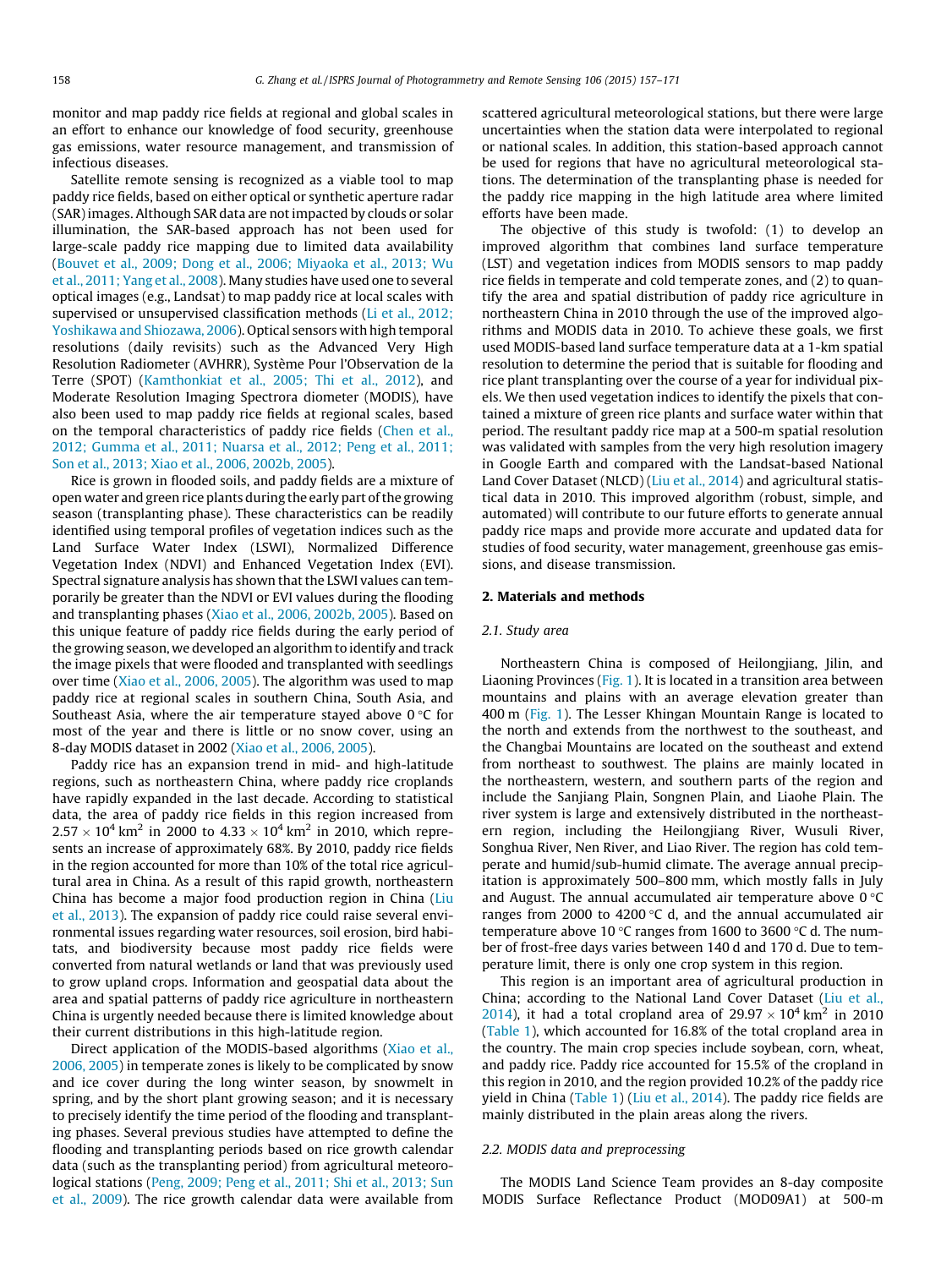<span id="page-2-0"></span>

Fig. 1. Digital elevation model (DEM) of northeastern China. The study area covers three provinces in northeastern China.

#### Table 1 Summary of land area, paddy rice agriculture, and upland cropland from the Natural Land Cover Dataset (NLCD) in 2010 for the three provincial administrative units in

northeastern China.

| Province     | Land<br>area<br>(km <sup>2</sup> ) | Area of<br>upland<br>cropland<br>(km <sup>2</sup> ) | Area<br>of<br>paddy<br>rice<br>(km <sup>2</sup> ) | Percent of rice<br>area with<br>$>=20%$<br>fractional<br>cover in 1-km<br>$pixels$ $(\%)$ | Median<br>percent of<br>paddy rice<br>within<br>1-km pixels<br>$(\%)$ |
|--------------|------------------------------------|-----------------------------------------------------|---------------------------------------------------|-------------------------------------------------------------------------------------------|-----------------------------------------------------------------------|
| Heilongjiang | 452.782                            | 135.645                                             | 26.701                                            | 95                                                                                        | 42                                                                    |
| Jilin        | 190,872                            | 64.975                                              | 10.534                                            | 89                                                                                        | 24                                                                    |
| Liaoning     | 145.558                            | 52.597                                              | 9237                                              | 93                                                                                        | 32                                                                    |
| Total        | 789.212                            | 253.218                                             | 46.471                                            | 93                                                                                        | 34                                                                    |

resolution [\(Vermote and Vermeulen, 1999](#page-13-0)). It includes seven bands: bands 1 (red: 620–670 nm), 2 (near infrared 1: 841– 876 nm), 3 (blue: 459–479 nm), 4 (green: 545–565 nm), 5 (near infrared 2: 1230–1250 nm), 6 (shortwave infrared 1: 1628– 1652 nm), and 7 (shortwave infrared 2: 2105–2155 nm). Standard MODIS products are organized in a tile system using a sinusoidal projection, and each tile covers an area of 1200 km  $\times$  1200 km (approximately 10 $^{\circ}$  latitude by 10 $^{\circ}$  longitude at the equator).

Northeastern China is covered by five tiles (H25V03, H26V03, H26V04, H27V04 and H27V05) of MOD09A1 data. We downloaded the five tiles for 2010 (46 composites per year) from the USGS EROS Data Center ([https://lpdaac.usgs.gov/\)](https://lpdaac.usgs.gov/). Our MODIS preprocessing procedure included three components: (1) identifying clouds and cloud shadows, (2) calculation of spectral indices, and (3) gap-filling of vegetation indices.

We identified cloud cover and cloud shadows in two steps. First, we used the data quality information (the quality control flag layer) in the MOD09A1 products to extract the clouds and cloud shadows from each image. Second, we applied an additional restriction in which pixels with a blue reflectance of  $\geq 0.2$  were also labeled as cloudy [\(Xiao et al., 2006, 2005\)](#page-13-0) (round symbols in the LSWI curves in [Figs. 2b](#page-3-0) and [3](#page-4-0)). Therefore, 46 maps of cloud and cloud shadow covers were generated. For each pixel, any 8-day composite that was identified as cloud and cloud shadow covers was excluded and gap-filled for further analyses.

The individual spectral bands in each of the 8-day composite surface reflectance MOD09A1 datasets were used to calculate four spectral indices: (1) NDVI, (2) EVI, (3) LSWI, and (4) normalized difference snow index (NDSI). Both NDVI and EVI are related to the vegetation canopy. NDVI has a saturation issue when it is used for closed canopies, and it is also sensitive to atmospheric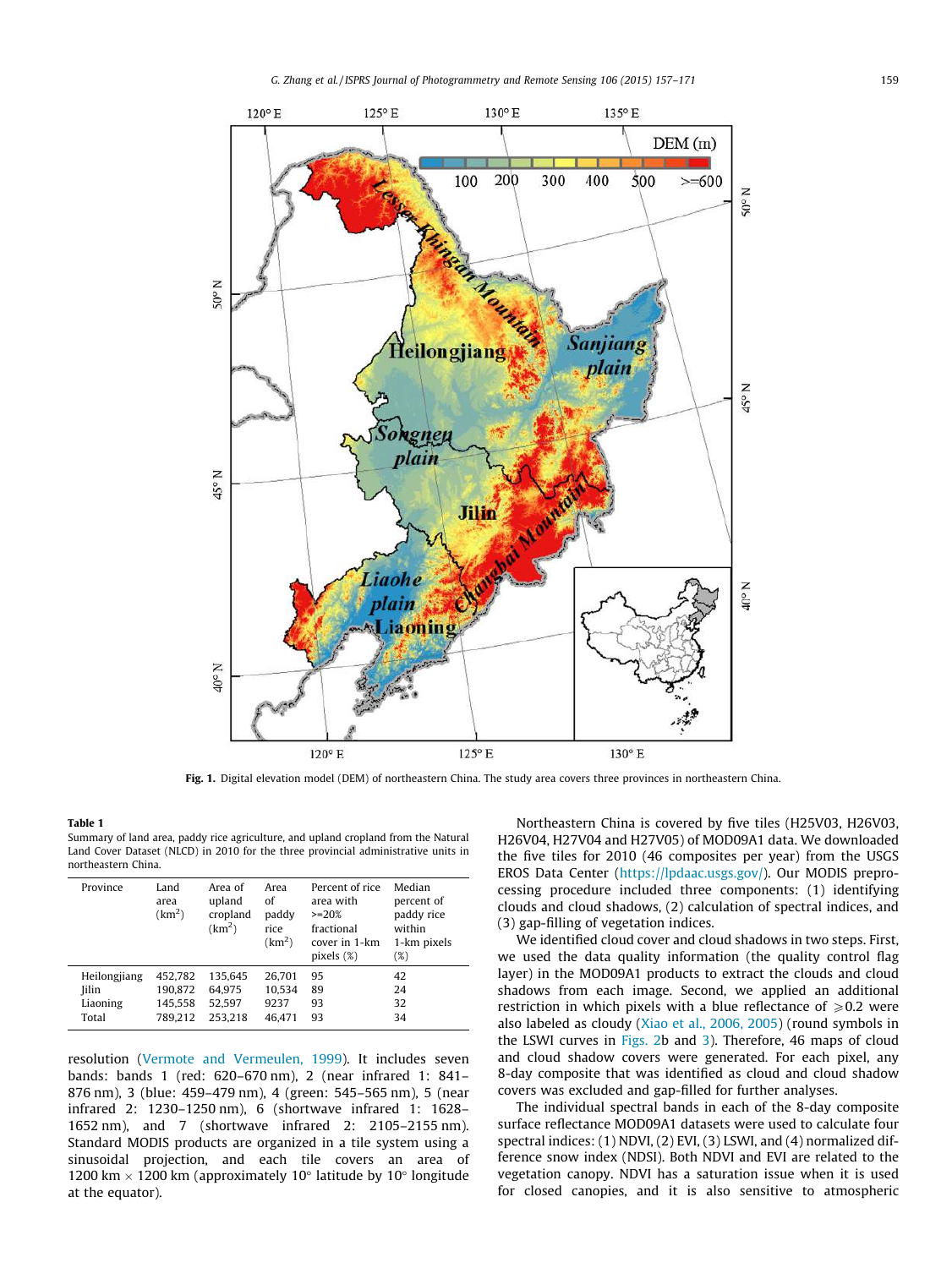<span id="page-3-0"></span>

Fig. 2. (a) The annual variations of daily maximum temperature, daily minimum temperature, and daily precipitation in 2010 using one agricultural meteorological site as an example (Hulin site: 132.97E, 45.77N); (b) The seasonal dynamics of the Normalized Difference Vegetation Index (NDVI), Enhanced Vegetation Index (EVI), Land Surface Water Index (LSWI) and the MODIS-based nighttime land surface temperature from a paddy rice point in 2010 (132.825°E, 45.737°N); (c) the calendar for paddy rice growing systems in 2010 at the Hulin station based on the agricultural phenological observations data; (d) the calendar of flooding and transplanting for paddy rice for all the sites in the study area based on the MODIS LST data; (e) the picture of flooding and transplanting in a continuous paddy rice point. The hollow triangular and round symbols in (b) mean the cloud and cloud shadow from the MODIS quality layer and blue band >= 0.2, respectively, which are labeled on the LSWI curves.

conditions and soil background ([Huete et al., 2002; Xiao et al.,](#page-13-0) [2003b](#page-13-0)). EVI takes residual atmospheric contamination and variable soil and canopy background reflectance into account [\(Huete et al.,](#page-13-0) [2002, 1997\)](#page-13-0) because the blue band is sensitive to atmospheric conditions. LSWI was shown to be sensitive to equivalent water thick-ness (EWT; g H<sub>2</sub>O/m<sup>2</sup>) [\(Maki et al., 2004; Xiao et al., 2002a,b\)](#page-13-0) because the SWIR band is sensitive to leaf water and soil moisture. NDSI is widely used for snow detection ([Hall et al., 1995, 2002](#page-13-0)).

Bad-quality observations (clouds and cloud shadows) in time series vegetation indices need to be gap-filled. When the continuous gaps contained no more than three consecutive points, the linear interpolation approach was used to gap-fill the time series data. More than three consecutive missing observations were limited in our study area (temperate zone) as the effects of clouds and clouds shadows in the growing season are much less than in tropical regions. While snow effects are severe in winter, we just set the bad observations as no-data since it is out of the growing season. We did not interpolate bad-quality observations if they occurred during the first or last 8-day composite periods in a year.

The MODIS Land Science Team provides 8-day composite MODIS land surface temperature products at 1-km resolution, such as MOD11A2 (from the Terra satellite) and MYD11A2 (from the Aqua satellite). The LST data include daytime (local time  $\sim$ 10:30 AM from Terra and  $\sim$ 13:30 PM from Aqua) and nighttime  $(\sim$ 22:30 PM from Terra and  $\sim$ 01:30 AM from Aqua) temperature observations. Due to remarkable daily temperature variation in the high latitude areas, frost status and crop planting are determined by daily minimum temperature. Thus, we used the nighttime temperature from MYD11A2 in 2010 to define the thermal growing season [\(Linderholm et al., 2008](#page-13-0)) and the starting time window of the flooding and rice transplanting; specifically, the starting date of stable temperatures above 0, 5 and 10 °C ([Fig. 4\)](#page-5-0) were calculated. The digital number values (DN) from MYD11A2 were converted to LST with centigrade unit values based on the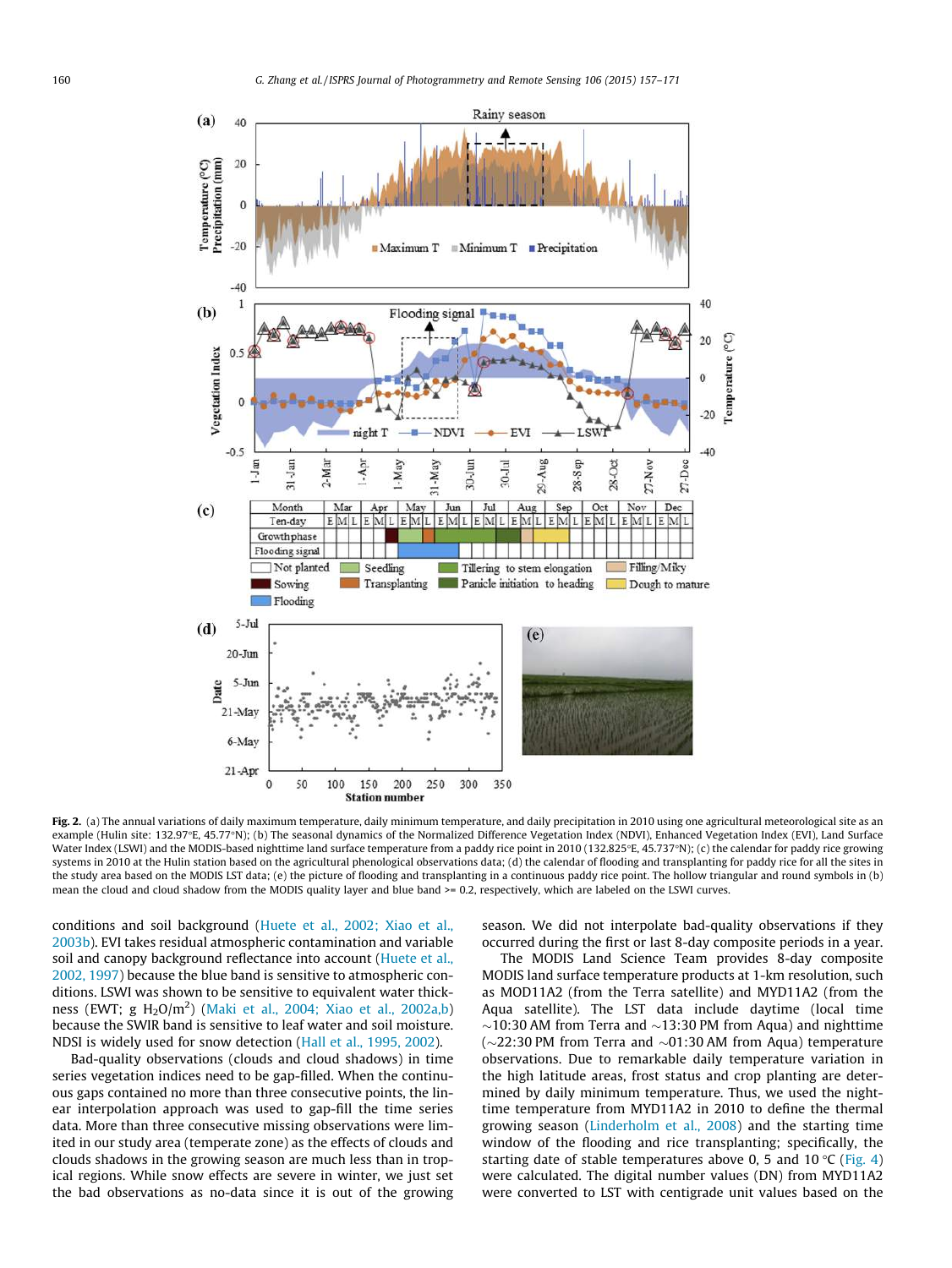<span id="page-4-0"></span>

Fig. 3. The seasonal dynamics of the Normalized Difference Vegetation Index (NDVI), Enhanced Vegetation Index (EVI), and Land Surface Water Index (LSWI) of (a) paddy rice (47.836°N, 133.179°E), (b) dryland (upland crop, 47.553°N, 130.655°E), (c) deciduous forest (48.358°N, 134.359°E), (d) evergreen forest (43.886°N, 125.293°E), (e) salinealkaline land (45.856°N, 124.724°E), (f) natural wetland (47.210°N, 124.458°E), (g) build-up (43.886°N, 125.293°E), and (h) water (45.236°N, 124.297°E) in 2010. The hollow triangular and round symbols mean the cloud and cloud shadow from the MODIS quality layer and blue band >= 0.2, respectively, which are labeled on the LSWI curves.

following formula: LST (°C) = DN  $\times$  0.02–273.15 [\(Wan, 2008; Wan](#page-13-0) [et al., 2002](#page-13-0)). The LST data with bad observations in a time series were also gap-filled using the linear interpolation approach ([Pan](#page-13-0) [et al., 2015](#page-13-0)). The resultant maps of the starting date of stable temperatures above 0, 5 and 10  $\degree$ C were resampled to 500 m using the nearest neighbor method to be spatially consistent with the vegetation index maps from MOD09A1.

# 2.3. Algorithms to identify inundation and paddy rice fields

The temporal dynamics of paddy rice fields can be characterized by three phases: (1) flooding and rice transplanting, (2) rapid plant growth and canopy closure after transplanting, and (3) the fallow period after the rice harvest ([LeToan et al., 1997\)](#page-13-0). These three phases are illustrated in [Fig. 2.](#page-3-0) In the first phase, the land surface is covered by a mix of paddy rice plants and water, as observed by sensors and people ([Xiao et al., 2002c](#page-14-0)) ([Fig. 2e](#page-3-0)). In the second phase, the rice canopy covers most of the surface area approximately 50–60 d after transplanting ([Xiao et al., 2006, 2005](#page-13-0)), and sensors and people can only see rice canopy. At the end of the growth period prior to harvesting (the ripening stage), the rice canopy has lower leaf and stem moisture contents and more senescent leaves ([Xiao et al., 2006, 2005\)](#page-13-0) [\(Fig. 2](#page-3-0)). In the third phase, the land surface is a mixture of rice plant residuals and soil.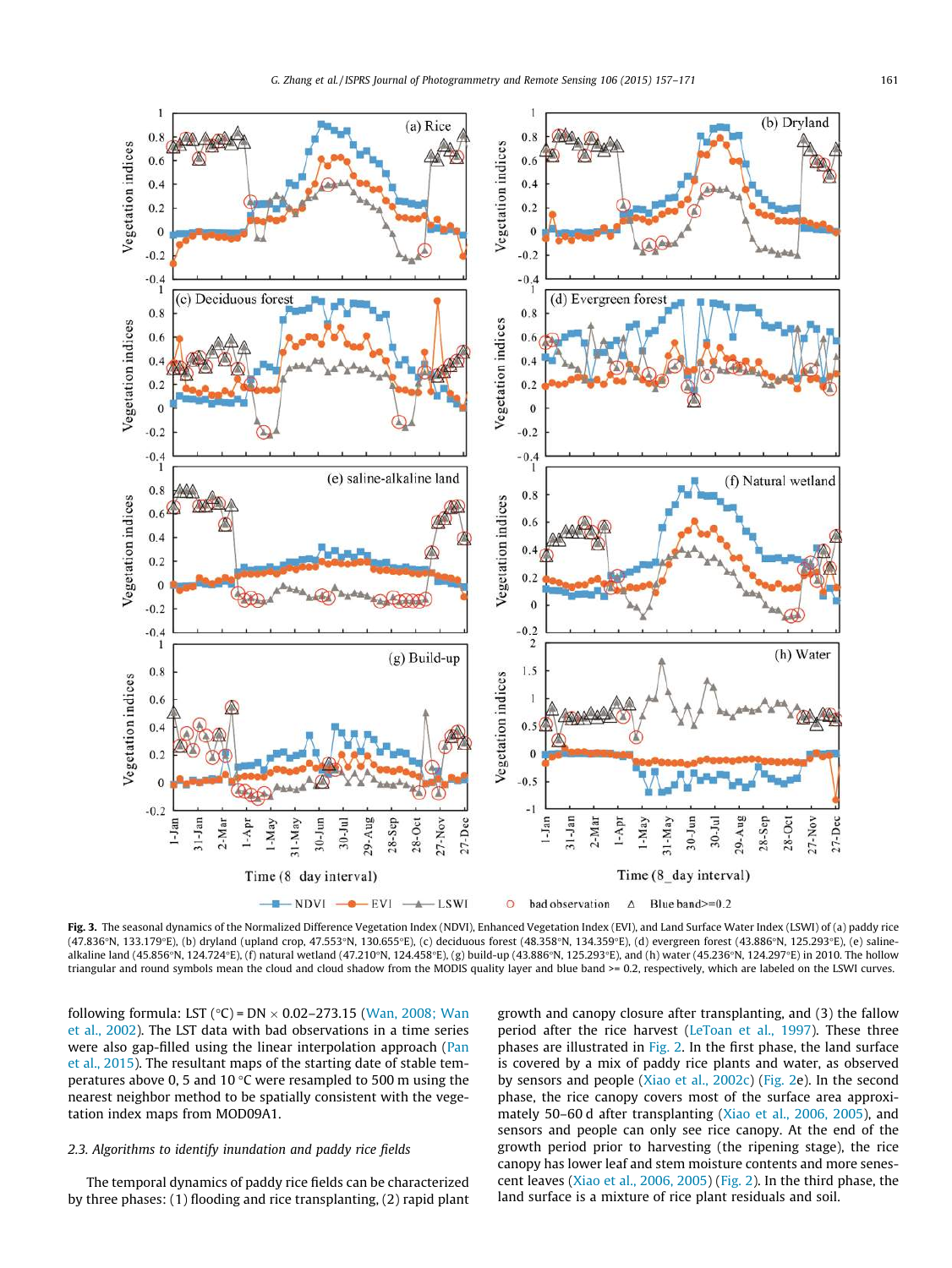<span id="page-5-0"></span>

Fig. 4. Spatial distributions of the starting dates of nighttime land surface temperature (LST) remaining stable above (a) 0 °C, (b) 5 °C, and (c) 10 °C in northeastern China based on MODIS LST data in 2010.

Our previous studies presented a phenology-based algorithm to identify and map paddy rice in southern China and Southeast Asia ([Xiao et al., 2006, 2005](#page-13-0)). The algorithm captures the characteristics of flooding signals and rapid plant growth from the period of flooding/transplanting to the period with a full canopy. When the paddy rice fields are flooded and transplanted, there is a temporary inversion of the vegetation indices in which the LSWI values either approach or exceed the NDVI or EVI values ([Fig. 2](#page-3-0)b); this can be characterized as the flooding/transplanting signal in paddy rice fields ([Xiao et al., 2002b](#page-14-0)). For the 500-m spatial resolution MODIS images, we slightly relaxed the threshold and used a confidence interval of 5% to identify a flooded/transplanted pixel: LSWI +  $0.05 \geq$  EVI or LSWI +  $0.05 \geq$  NDVI [\(Xiao et al., 2006,](#page-13-0) [2005\)](#page-13-0). The flooding and transplanting areas in each 8-day composite in one year were identified as potential areas for paddy rice fields. Second, our previous studies also showed that rice crops grow rapidly after transplanting, and the LAI usually reaches its peak in approximately two months in southern China and Southeast Asia [\(Xiao et al., 2006, 2005, 2002c\)](#page-13-0). The EVI value of a rice pixel reaches half of the maximum EVI value (in that crop cycle) within five 8-day increments (approximately 40 d) after transplanting.

In observations with snow cover (winter season) and/or snowmelt (early spring season), the LSWI values are often higher than the EVI values [\(Fig. 2](#page-3-0)b), which affect the algorithm described above (Fig. S1). Here, we propose an improved mapping procedure that consists of two steps: (1) use land surface temperature to define a suitable period of flooding and rice transplanting in a year for individual pixels, and (2) use vegetation indices to identify the signal of flooding and transplanting within the suitable period of flooding and rice transplanting.

Rice plant transplanting occurs when a stable temperature threshold is reached, so the plants will not suffer damage from cold temperatures. By comparing the observational agricultural phenology data and the temporal profile of nighttime LST [\(Fig. 2\)](#page-3-0), we determined that the likely starting date of flooding and transplanting (SOF) is when the nighttime LST remains above 5  $\degree$ C (LST 5  $\degree$ C for short). Because snowmelt occurs after the nighttime LST is above  $0^{\circ}$ C, no snow cover will exist after the nighttime LST > 5  $\degree$ C. Moreover, we found that the flood/open-canopy signals of paddy rice fields mainly occur before the dates that the LSWI and EVI curves cross [\(Figs. 2 and 3](#page-3-0)), where the EVI value is equal to approximately 0.35 (EVI 0.35 for short) during the early part of the growing season of paddy rice. The period of EVI 0.35 corresponds to the end of the flood (EOF) and the open canopy stage in the rice fields. Therefore, we set the EVI 0.35 point as the EOF.

We then used the EVI and LSWI data within the suitable period for flooding and transplanting to identify the observations with signals of flooding and transplanting (Eq.  $(1)$ ) and assumed a pixel to be a ''potential or likely'' paddy rice field if one or more observations were identified in that manner (Eq.  $(2)$ , [Fig. 5](#page-6-0)).

$$
F_{Ti} = \begin{cases} 1 & (LSWI_{Ti} + 0.05 \ge EVI_{Ti}) \\ 0 & (LSWI_{Ti} + 0.05 < EVI_{Ti}) \end{cases} \tag{1}
$$

where  $T_i$  is the 8-day composite period between the SOF and EOF.

$$
Rice_p = \sum (F_{T1}, F_{T2, \cdots, F_{Tn}}) \quad (SOF \leq T \leq EOF) \tag{2}
$$

where Rice<sub>p</sub> is the potential paddy rice area, and  $F_T$  is the flooding area in the 8-day composite at T between the SOF and EOF.

#### 2.4. Regional implementation of the paddy rice mapping algorithm

It is challenging to implement our algorithm to map paddy rice fields at a regional scale because several factors (e.g., snow cover, water bodies, and other vegetated land-cover types) may cause classification error of commission. In our previous studies, several algorithms were used to generate various masks (snow, permanent water, evergreen vegetation) at regional scales, which reduce the commission error in detecting paddy rice fields ([Xiao et al., 2006,](#page-13-0) [2005\)](#page-13-0). In this study, we added four new masks to improve the accuracy of the MODIS-based paddy rice mapping: (1) mixed pixels with water and natural vegetation, (2) sparse vegetation, (3) natural deciduous vegetation, and (4) natural wetlands ([Fig. 6](#page-6-0)).

#### 2.4.1. Snow cover

We used the algorithm developed for the MODIS snow product to generate snow cover masks, which is based on the NDSI and NIR bands [\(Hall et al., 1995, 2002](#page-13-0)). The pixels with the thresholds NDSI > 0.40 and NIR > 0.11 were labeled as snow cover in this study. Forty-six maps of snow cover were generated. The observations that were identified as snow cover were excluded from the identification of paddy rice fields.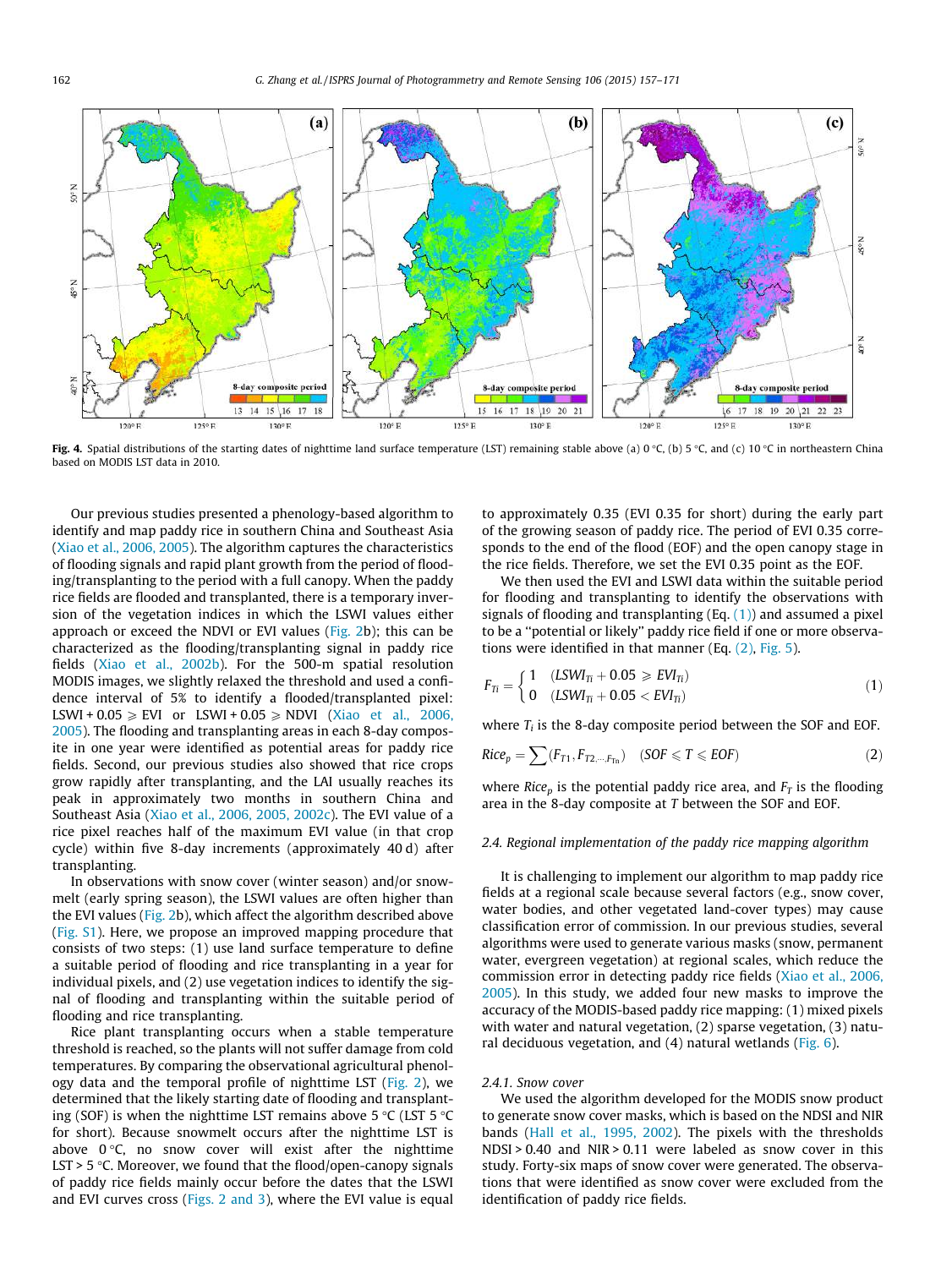<span id="page-6-0"></span>

Fig. 5. Spatial distribution of flooding/transplanting pixels in northeastern China in 2010, based on (a) flooded/transplanted pixels during the period from the starting date of LST 5 C to the date of EVI = 0.35, and (b) flooded/transplanted pixels during the period from May to June (from 16th to 23rd 8-day MODIS composites).



Fig. 6. A schematic diagram illustrating the algorithms for large scale mapping of flooding and paddy rice fields from MODIS 8-day surface reflectance images at 500-m spatial resolution and MODIS 8-day land surface temperature data at 1-km spatial resolution. One year of 8-day MODIS surface reflectance data (a total of forty-six 8-day composites) and thermal data (a total of forty-six 8-day composites) are used as input data.

#### 2.4.2. Persistent water bodies

We analyzed the seasonal NDVI and LSWI profiles of water bodies for the year, and an observation was assumed to be a water body if NDVI < 0.1 and LSWI > NDVI. For each pixel, we counted the number of 8-day periods identified as a water body in the year (46 images). Pixels were identified as a persistent water body if it was labeled as a water body in ten or more 8-day composite periods during the year ([Fig. 3h](#page-4-0)). The resultant mask of persistent water bodies is shown in [Fig. 7a](#page-7-0). The pixels identified as persistent water bodies were excluded in the identification of paddy rice fields.

# 2.4.3. Mixed pixels with natural vegetation and water bodies (edge pixels of rivers and lakes)

Many mixed pixels of natural vegetation (grass, shrub or trees) and water are located near rivers, lakes, and saline and alkaline areas. These mixed pixels often have higher LSWI values than EVI values throughout the plant growing season. During the rainy season in the summer [\(Fig. 2](#page-3-0)a), precipitation enhances the flooding signal for these pixels, while paddy rice fields have high vegetation coverage and no flooding signals. Therefore, the flooding areas in the summer can be used to extract the mixed vegetation/water pixels. We generated the flooding maps using the 26–30th MODIS 8-day composites (i.e., from 20 July to 21 August) using the formula LSWI + 0.05  $\ge$  EVI and then merged them into one mask of mixed vegetation and water pixels ([Fig. 7](#page-7-0)b).

## 2.4.4. Evergreen vegetation

Croplands and other deciduous vegetation usually had negative LSWI values in several 8-day periods due to exposed soils and/or senescent vegetation, but evergreen vegetation types (with green vegetation throughout the year) always had positive LSWI values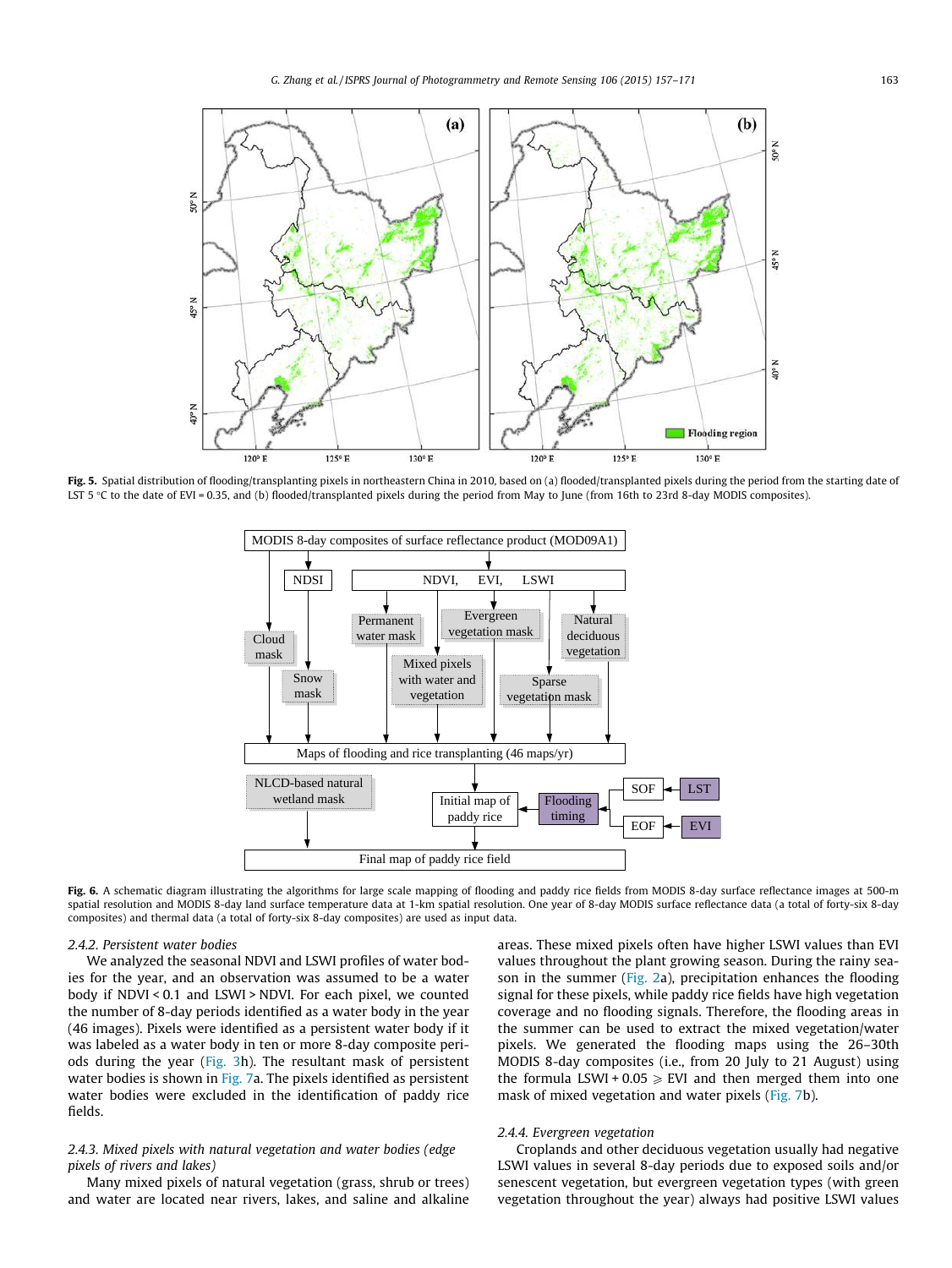<span id="page-7-0"></span>

Fig. 7. Spatial distribution of (a) permanent water, (b) mixed pixels with vegetation and water bodies, (c) evergreen vegetation, (d) sparse vegetation, (e) natural deciduous vegetation with quick growth around the period of the starting date of nighttime LST remaining stable above 10 °C and NDVI > 0.4, and (f) NLCD-based natural wetland with a fraction of >= 80% in each pixel in northeastern China in 2010.

(LSWI > 0) [\(Fig. 3d](#page-4-0)). Here, we considered the pixels with no LSWI values of <0 in a year to be evergreen vegetation pixels [\(Xiao](#page-14-0) [et al., 2005, 2009](#page-14-0)). One mask of evergreen vegetation was generated for each MODIS tile (Fig. 7c), and those pixels were excluded from the identification of flooding and paddy rice fields.

#### 2.4.5. Sparse vegetation (saline and alkaline land)

Extensive areas of saline and alkaline land are distributed in the western part of the study area (Fig. S2b). We identified and mapped sparse vegetation using the annual maximum EVI data. The maximum EVI value of paddy rice is greater than 0.6 ([Fig. 3](#page-4-0)a), while that of the sparse vegetation is less than 0.5 ([Fig. 3e](#page-4-0)). We generated a map of sparse vegetation for the pixels with maximum EVI values of  $\leq 0.5$  (Fig. 7d). There is good spatial consistency between the NLCD-based saline and alkaline land and the pixels with maximum EVI values of less than 0.5 (Fig. S2).

#### 2.4.6. Natural deciduous vegetation

Natural deciduous vegetation (deciduous forests, shrub, grasslands) start to become green after the nighttime LST reaches  $0^{\circ}$ C and can have high NDVI values (>0.4) by the time the nighttime LST reaches  $10^{\circ}$ C. In comparison, when the LST first reaches 10 °C, the paddy rice canopy is still low (NDVI < 0.4) and exhibits flooding signals ([Fig. 2b](#page-3-0)). We generated a natural deciduous vegetation mask using NDVI > 0.4 for the period between LST > 0  $\degree$ C and LST  $\leq 10$  °C after excluding the masks described above (Fig. 7e). Those pixels identified as natural deciduous vegetation were not included in the identification of flooding and paddy rice fields.

# 2.4.7. NLCD-based natural wetlands

The study area contains several large natural wetlands, such as the Zhalong natural wetland in western Heilongjiang Province, the Honghe natural wetland in northeastern Heilongjiang Province, and the Panjin natural wetland in southern Liaoning Province (Fig. 7f). Natural wetlands tend to grow more rapidly and flood earlier than paddy rice fields due to the spring snowmelt and increased river flow ([Fig. 3](#page-4-0)f and S3). While most natural wetlands are included in the natural deciduous vegetation mask described in Section 2.4.6, we found that in some areas (such as Zhalong), natural wetlands and paddy rice have similar growth characteristics with similar flooding and canopy closure time periods (Fig. S3a). These kinds of wetlands are difficult to distinguish from paddy rice. To develop a more accurate paddy rice map, we used the natural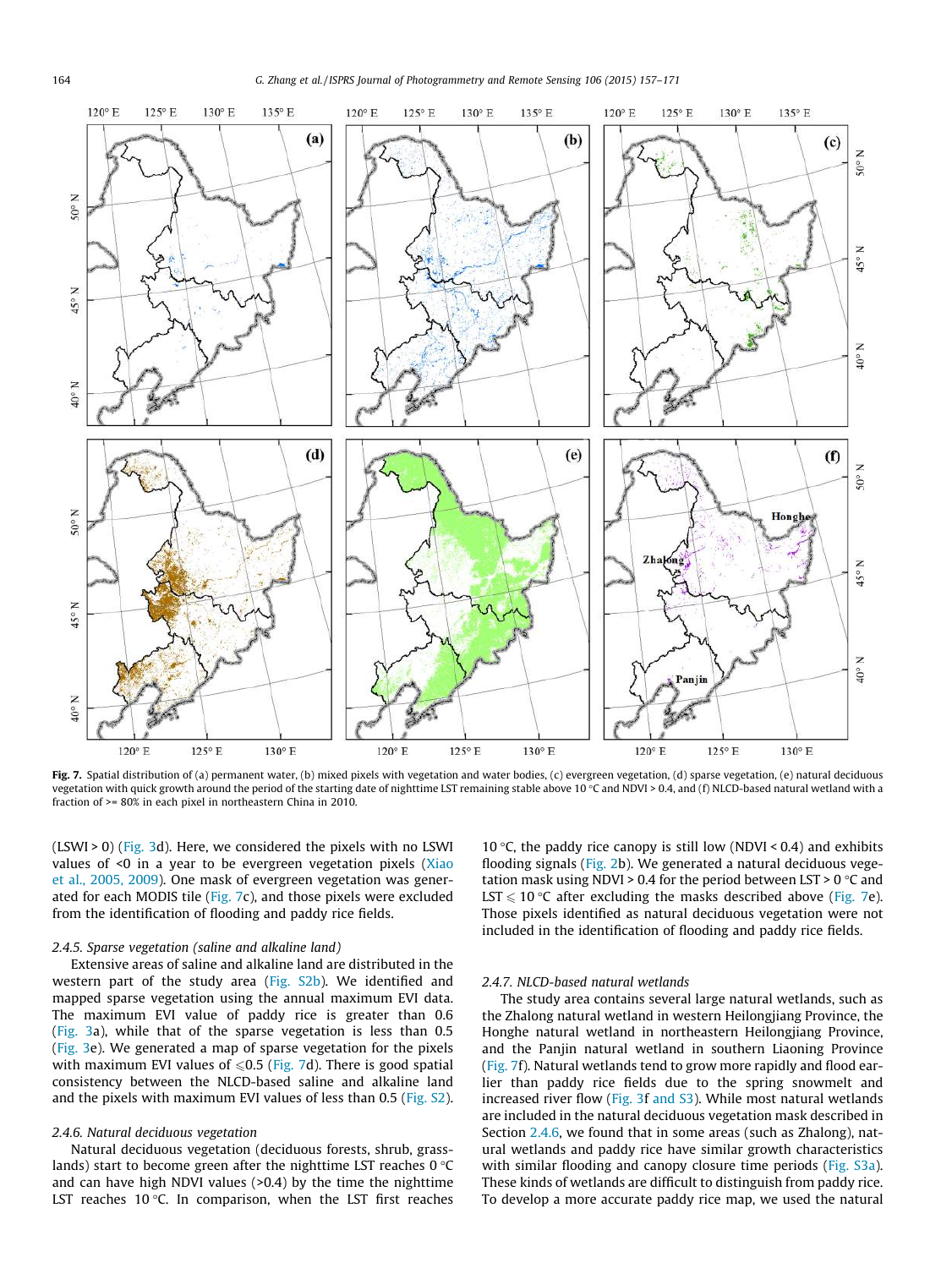wetland map derived from the NLCD dataset in 2010 as a mask to exclude natural wetlands.

### 2.5. Validation of the MODIS-based paddy rice map using VHRI data

The accuracy of the MODIS-based paddy rice map was evaluated using validation data extracted from Google Earth Very High Resolution Imagery (VHRI). The VHRI data around 2010 were available in the Google Earth historical imagery database despite the incomplete coverage in the study area. For the samples without available VHRI, we used Landsat TM/ETM+ images as reference data. The stratified random sampling method was used to design the locations of the validation samples and we used NLCD land cover information as geographic stratification for the generation of the random samples of different land cover types. Based on the sampling points, we digitized the areas of interest (AOIs) as polygons in Google Earth by referring the VHRI, and each AOI is larger than one MODIS pixel (500 m $\times$ 500 m). We also collected more than 10,000 field photos in the study area through an intensive field survey in the summer of 2013, and all the photos were managed in the Global Geo-Referenced Field Photo Library (<http://www.eomf.ou.edu/photos/>, see Fig. S4 for the locations of the photos). We used selected photos for the interpretation of the VHRI and the validation data collection as they can show the crop and land use types ([Dong et al., 2013, 2012](#page-13-0)). For example, paddy rice fields can be identified due to its relatively smaller field sizes and regular rectangle shapes (Fig. S5). Finally we generated 299 AOIs (2143 pixels) for paddy rice and 515 AOIs (7685 pixels) for non-paddy rice, including 96 upland crop AOIs (514 pixels), 99 forest AOIs (656 pixels), 101 built-up land AOIs (2530 pixels), 100 water body AOIs (2959 pixels), and 119 wetland AOIs (1026 pixels). The spatial distribution of the derived AOIs is shown in Fig. S5 of SI. The producer and user accuracy of paddy rice, as well as the commission and omission errors, were calculated to quantify the accuracy of the paddy rice map.

#### 2.6. Comparison with the paddy rice data from the 2010 NLCD dataset

The NLCD dataset for China was generated by the Chinese Academy of Sciences through analyses of Landsat Thematic Mapper (TM) and Enhanced Thematic Mapper (ETM+) images acquired over five periods (1980s, 1995, 2000, 2005, and 2010) for China ([Liu et al., 2014, 2005](#page-13-0)). A classification system of six primary land cover categories and 25 subtypes was used in the NLCD project, including ''paddy cropland'' (paddy rice) and ''dry cropland'' (upland crops) categories. The images were geo-referenced and orthorectified with ground control points and high-resolution digital elevation models. Visual interpretation and digitization were conducted to generate the thematic maps of land cover in China at a scale of 1:100,000. The resultant vector dataset was converted into a gridded raster at a 1-km spatial resolution, which includes area information for each land cover category. The original vector datasets are not open to the public but the 1-km gridded raster datasets are freely available through offline application. The 1-km resolution gridded ''paddy rice'' layer of the 2010 NLCD dataset was used to compare with the MODIS-based rice maps. According to the 2010 NLCD dataset, there was a total area of 4.6  $\times$   $10^4$  km $^2$  of paddy rice and 25.3  $\times$   $10^4$  km $^2$ of upland crops in the three provinces, which accounted for 6% and 32%, respectively, of the total land area in the study region ([Table 1](#page-2-0)).

The scale issue needs to be considered when comparing a 500-m spatial resolution binary (0 or 1 binary set) paddy rice map derived from MODIS data (MOD<sub>rice</sub>) to a fractional-area dataset derived from NLCD with a 1-km spatial resolution. In our previous study, we chose an appropriate threshold of percentage fractional cover of the reference dataset for the comparisons because the moderate resolution product could not detect pixels with small percentages of paddy rice fields ([Xiao et al., 2005\)](#page-14-0). The cumulative frequency distribution of the paddy rice fields based on the 2010 1-km NLCD dataset by province (Fig. 8) shows that some regions have small and fragmented paddy rice fields. The medians (50% of the pixels) for the fractions of paddy rice fields within 1-km pixels were 24% in Jilin Province and 42% in Heilongjiang Province [\(Table 1\)](#page-2-0), which indicated that the paddy rice fields in Jilin Province were more fragmented, such as in the mountainous regions with low percentage fractions in each pixel in the south part of the province [\(Fig. 9](#page-9-0)a). Therefore, it is important to set a suitable threshold for the fractional coverage of NLCD-based paddy rice to evaluate the MODIS-based paddy rice map.

The definition of the minimal fractional coverage depends on the pixel size of both the NLCD-2010 and MOD<sub>rice</sub>. The MODIS pixel in the MOD09A1 product has a spatial resolution of 463 m  $\times$  463 m and an area of  $214,369$  m<sup>2</sup>, which accounts for  $21\%$  the area of a 1 km pixel (1,000,000  $m<sup>2</sup>$ ) in the NLCD-2010 dataset. Thus, the pixels with a fractional coverage of  $\geq$ 20% are designated as paddy rice pixels, and a binary map of paddy rice fields is generated (hereafter  $NLCD<sub>20</sub>$ ). The total area of paddy rice from all of the paddy rice pixels (NLCD<sub>20</sub>) by calculating fractional area is approximately  $43,276$  km<sup>2</sup>, which is approximately  $93\%$  of the total paddy rice area in the three provinces in northeastern China  $(46,471 \text{ km}^2;$ [Table 1](#page-2-0)).

We compared the  $MOD_{\text{rice}}$  map with the NLCD paddy rice layer at (1) the pixel level and (2) the administrative unit level. The paddy rice areas were calculated by using two approaches: (1) the pixel number-based paddy rice area based on  $MOD_{\text{rice}}$  and  $NLCD_{20}$  which assumed that both MODIS-based paddy rice pixels and NLCD<sub>20</sub> paddy rice pixels have 100% fractional cover of paddy rice within the individual pixels, and (2) the fractional area-based paddy rice area based on the MOD<sub>rice</sub> pixels and NLCD pixels in which rice fraction areas larger than 20%.

### 2.7. Comparison with the 2010 agricultural census data

The agricultural census data, which were derived from the 2010 statistical yearbooks of Heilongjiang, Jilin and Liaoning Provinces ([Heilongjiang, 2011; Jilin, 2011; Liaoning, 2011](#page-13-0)), were used to compare and evaluate the MODIS-derived paddy rice maps at the prefectural level. Paddy rice planting area data are available at the province and sub-province levels in the yearbooks. There are two levels of administrative units (prefectures and counties), and the prefectures administratively oversee the counties. In Heilongjiang and Liaoning Provinces, only prefectural level data



Fig. 8. Histograms of paddy rice fields within 1-km NLCD-2010 pixels by provinces in northeastern China. The cumulated frequency is used in the graph.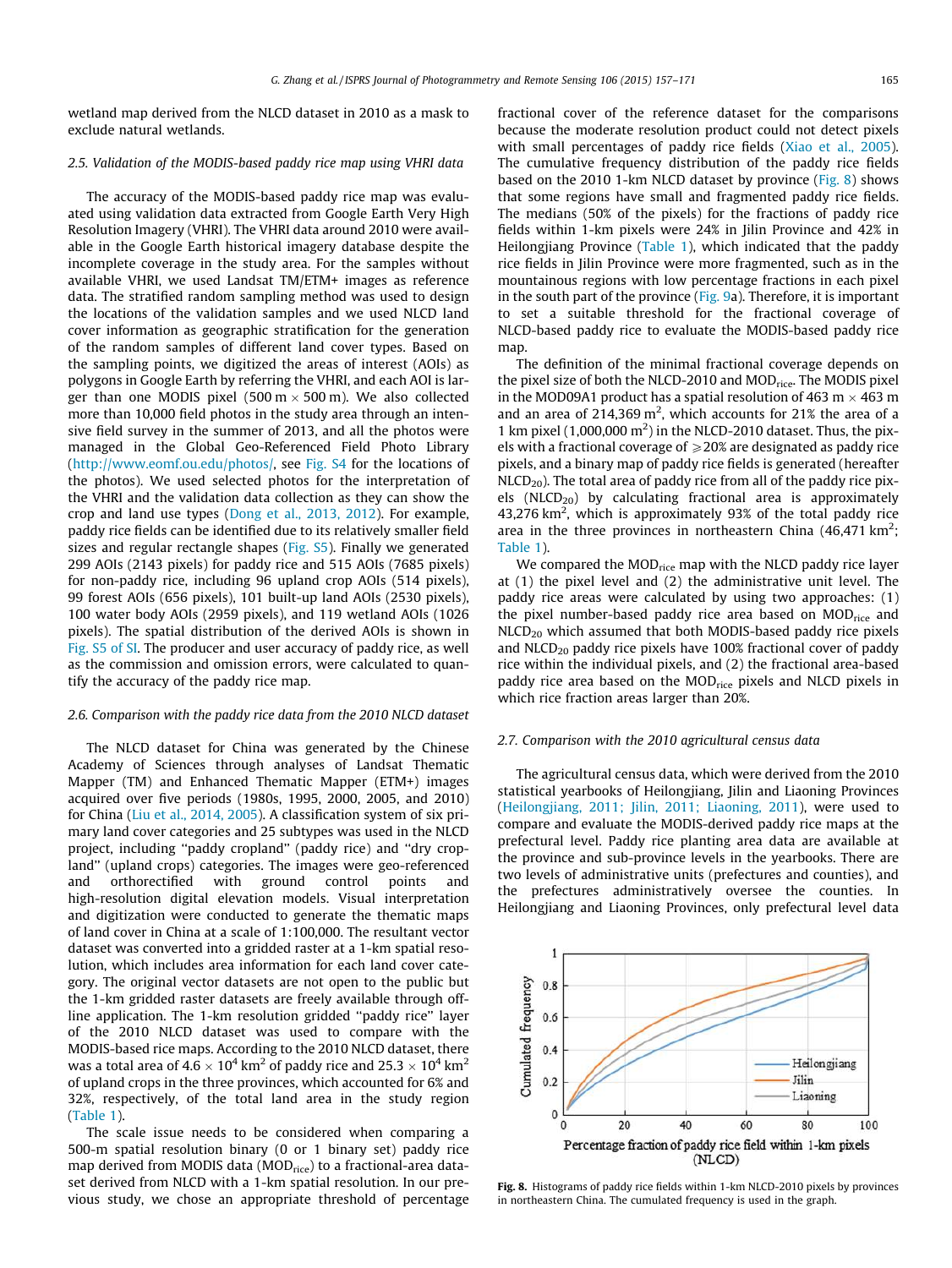<span id="page-9-0"></span>

Fig. 9. Spatial distribution of paddy rice fields in northeastern China, as derived from (a) the NLCD-2010 database ([Liu et al., 2014\)](#page-13-0), and (b) the analysis of MODIS 8-day surface reflectance data and land surface temperature data in 2010.

were available, while county level data were available for Jilin province. There were 36 prefectures in the region (including 13 in Heilongjiang Province, 9 in Jilin Province, and 14 in Liaoning Province).

#### 3. Results

## 3.1. Paddy rice map of northeastern China from MODIS data in 2010

The spatial distribution of MODIS-derived paddy rice fields in northeastern China in 2010 (MOD<sub>rice</sub>) is shown in Fig. 9b. Paddy rice fields were distributed throughout the three provinces, and Heilongjiang Province had the largest area of paddy rice fields. The paddy rice fields were mainly concentrated in two major alluvial plains (the Sanjiang Plain in Heilongjiang Province and Liaohe Plain in Liaoning Province), and extensive paddy rice fields were also located along rivers, such as the Songhua River, Liao River, and Wusuli River. Most paddy rice fields were distributed in regions with elevations of less than 200 m asl with the exception of the mountainous region in the south of Jilin Province. The MODIS-derived paddy rice estimate was 39,239 km<sup>2</sup> in northeastern China (Table 3).

## 3.2. Evaluation of the MOD<sub>rice</sub> map from ground truth data

The MODIS-based rice map was validated based on ground truth data, and the confusion matrix is shown in Table 2. The paddy rice map had a high producer accuracy (92%) and user accuracy (96%), while the omission and commission errors were 8% and 4%, respectively. The overall accuracy was 97%, and the Kappa coefficient was 0.92. The results indicate that the MODIS-derived paddy rice map of our study area has a high accuracy.

# 3.3. Comparison between the  $MOD_{rice}$  map and the NLCD-based rice layer

At the pixel level, the spatial pattern of paddy rice fields from MODrice was consistent with that of the NLCD-based paddy rice data layer, particularly for the pixels with area percentages  $\geqslant$  40% (Fig. 9). According to the pixel number-based comparison

#### Table 2

Confusion matrix of the paddy rice map accuracy assessment using areas of interest (AOIs) from the high-resolution images from 2010 in Google Earth.

| Class                                                      | Ground truth pixels        |                           | Total                | User accuracy |
|------------------------------------------------------------|----------------------------|---------------------------|----------------------|---------------|
|                                                            | Paddy rice                 | Non-paddy rice            |                      |               |
| Paddy rice<br>Non-paddy rice<br>Total<br>Producer accuracy | 1977<br>165<br>2142<br>92% | 93<br>7496<br>7589<br>99% | 2070<br>7661<br>9731 | 96%<br>98%    |

Note: overall accuracy = 97%; Kappa coefficient = 0.92.

of paddy rice area, the common paddy rice area of  $MOD_{\text{rice}}$  and NLCD<sub>20</sub> accounted for 72% of the MOD<sub>rice</sub> area and 58% of the  $NLCD_{20}$  area, respectively (Table 3). However, there were several notable differences between the  $MOD_{\text{rice}}$  map and the  $NLCD_{20}$ map. First, MOD<sub>rice</sub> identified more paddy rice fields than the NLCD-2010 product in the Sanjiang Plain in northeast Heilongjiang Province. Our MOD<sub>rice</sub> result was verified to be correct using the Google Earth high resolution images of those regions. Second, the paddy rice planting area identified by  $MOD_{\text{rice}}$  was generally smaller than that of the NLCD dataset in the entire study area (Table 3). The inconsistencies between  $MOD_{\text{rice}}$  and  $NLCD_{20}$ were concentrated in the mountainous regions, especially in Jilin

#### Table 3

Provincial-level comparison of area estimates of the paddy rice fields  $(km<sup>2</sup>)$  from MODIS data in 2010 and the National Land Cover Dataset (NLCD) in 2010 ([Liu et al.,](#page-13-0) [2014\)](#page-13-0). Two types of statistics were included: the pixel number-based area and the fractional area-based area.

| Province                                          | fraction                         | Pixel number-based comparison of<br>paddy rice area ( $km2$ ) assuming a 100% |                                                    | Fractional area-<br>based comparison<br>of paddy rice area<br>(km <sup>2</sup> ) |                                  |
|---------------------------------------------------|----------------------------------|-------------------------------------------------------------------------------|----------------------------------------------------|----------------------------------------------------------------------------------|----------------------------------|
|                                                   | $MOD_{\text{rice}}$              | NLCD <sub>20</sub>                                                            | Both MOD <sub>rice</sub> and<br>NLCD <sub>20</sub> | $MOD_{\text{rice}}$                                                              | NLCD <sub>20</sub>               |
| Heilongjiang<br><b>Jilin</b><br>Liaoning<br>Total | 41.703<br>7915<br>8040<br>57.658 | 39.663<br>17.262<br>14179<br>71.104                                           | 27.943<br>6154<br>7130<br>41.227                   | 28.637<br>5068<br>5534<br>39.239                                                 | 25.317<br>9403<br>8556<br>43.276 |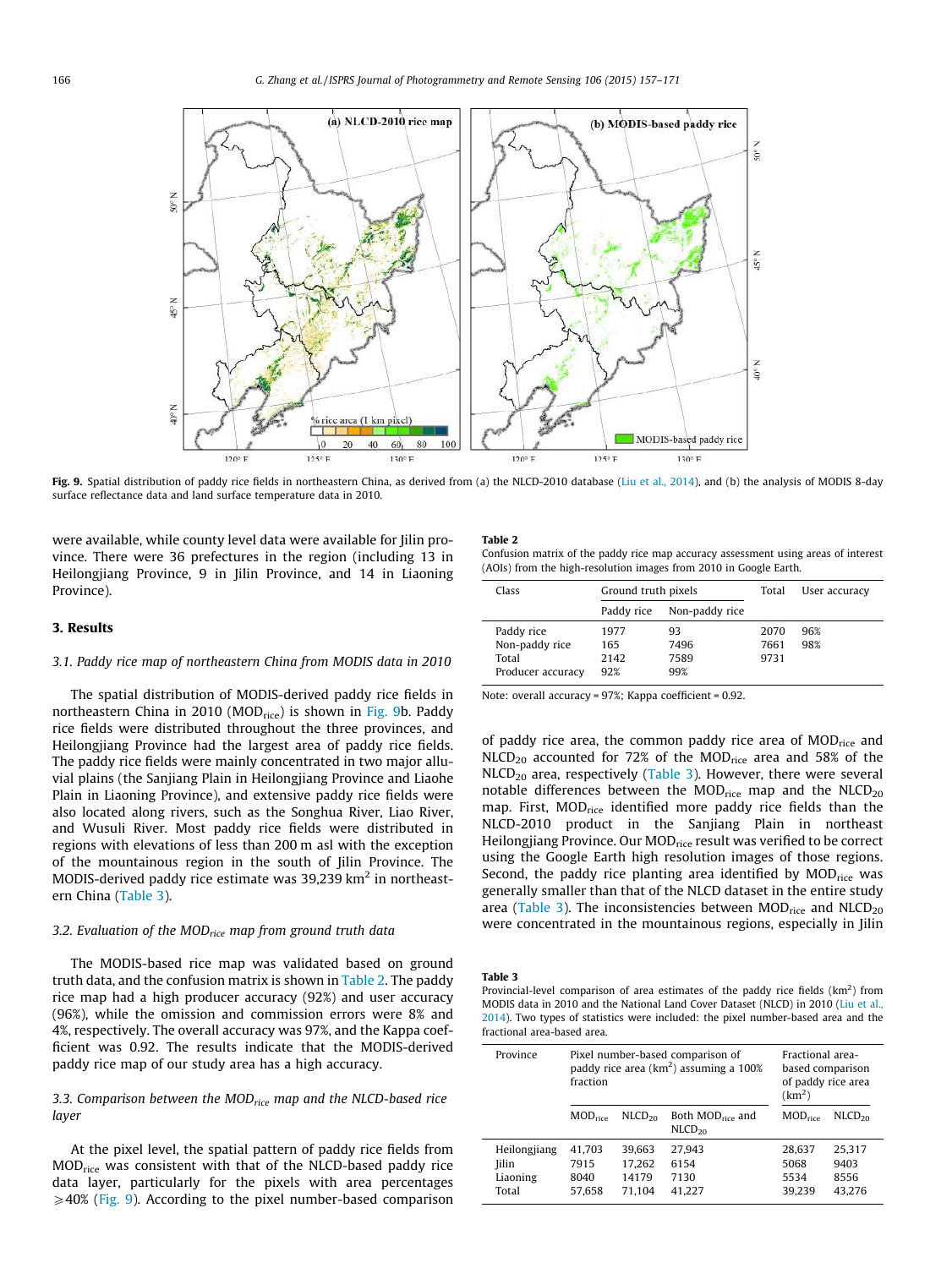<span id="page-10-0"></span>Province ([Fig. 9](#page-9-0)), where many pixels in the NLCD-based dataset had a fractional coverage of  $\leq 40\%$  paddy rice. The MOD<sub>rice</sub> may underestimate rice fields in this region because the moderate spatial resolution MODIS data cannot detect small paddy rice fields. According to the fractional area-based comparison of paddy rice area, NLCD-based results also had a higher estimate than that of MODrice ([Table 3\)](#page-9-0).

At the administrative level, two comparisons between the  $MOD<sub>rice</sub>$  and  $NLCD<sub>20</sub>$  rice maps were conducted at the prefectural and county levels (36 prefectures and 182 counties, Fig. 10). The total areas of paddy rice fields of different administrative regions were calculated by overlaying administrative boundaries with the paddy rice maps.

First, we used the pixel number approach to calculate the total paddy rice area of each county and prefecture. The total area estimates of paddy rice from  $MOD_{\text{rice}}$  and  $NLCD_{20}$  were significantly  $(P < 0.001)$  correlated (Fig. 10a and c) with a coefficient of determination ( $R^2$ ) = 0.87 and a root mean square error (RMSE) = 1053 km<sup>2</sup> at the prefectural level ( $n = 36$ ) and  $R^2 = 0.84$  and RMSE = 268 km<sup>2</sup> at the county level ( $n = 182$ ). Second, we used the fractional area approach to calculate the total paddy rice area within each county and prefecture. The fractional area-based comparison had stronger linear relationships in the area estimates of paddy rice between MOD<sub>rice</sub> and NLCD<sub>20</sub> (Fig. 10b and d), with  $R^2 = 0.90$  and RMSE = 393 km<sup>2</sup> at the prefectural level ( $n = 36$ ) and  $R^2 = 0.88$ and RMSE = 101 km<sup>2</sup> at the county level ( $n = 182$ ). Based on the strong relationship between the two datasets at the prefectural and county levels, our MODIS-based algorithm performed well relative to the higher resolution Landsat-based results. Given the high temporal resolution, the MODIS-based algorithm could help provide timely annual rice area estimates.

#### 3.4. Comparison with agricultural statistical data

We compared the MODIS-based paddy rice products with the statistical data at the prefectural level ([Fig. 11\)](#page-11-0). The  $R^2$  between the MODIS-based data and the statistical data was 0.50; and the correlation was significant at the level of  $p < 0.001$  ( $n = 36$ ). The RMSE between them was  $1444 \text{ km}^2$ . Compared with level of the consistency between the MODIS-derived results and the NLCD data (Fig. 10), the MODIS-derived data exhibits low consistency with the agricultural census data.



Fig. 10. The pixel number-based comparisons of paddy rice areas in northeastern China between the MODIS-based results (MOD<sub>rice</sub>) and NLCD dataset (NLCD<sub>20</sub>) at (a) the prefectural level and (c) county level; The fractional area-based comparisons of paddy rice areas in northeastern China between the MOD<sub>rice</sub> and NLCD<sub>20</sub> at (b) the prefectural level and (d) county level. The pixel number-based comparison approach assumed that all MOD<sub>rice</sub> pixels and the NLCD<sub>20</sub> paddy rice pixels have 100% fractional cover of paddy rice, while the fractional area-based paddy rice area based on the MOD<sub>rice</sub> pixels and NLCD pixels in which rice fraction areas larger than 20%.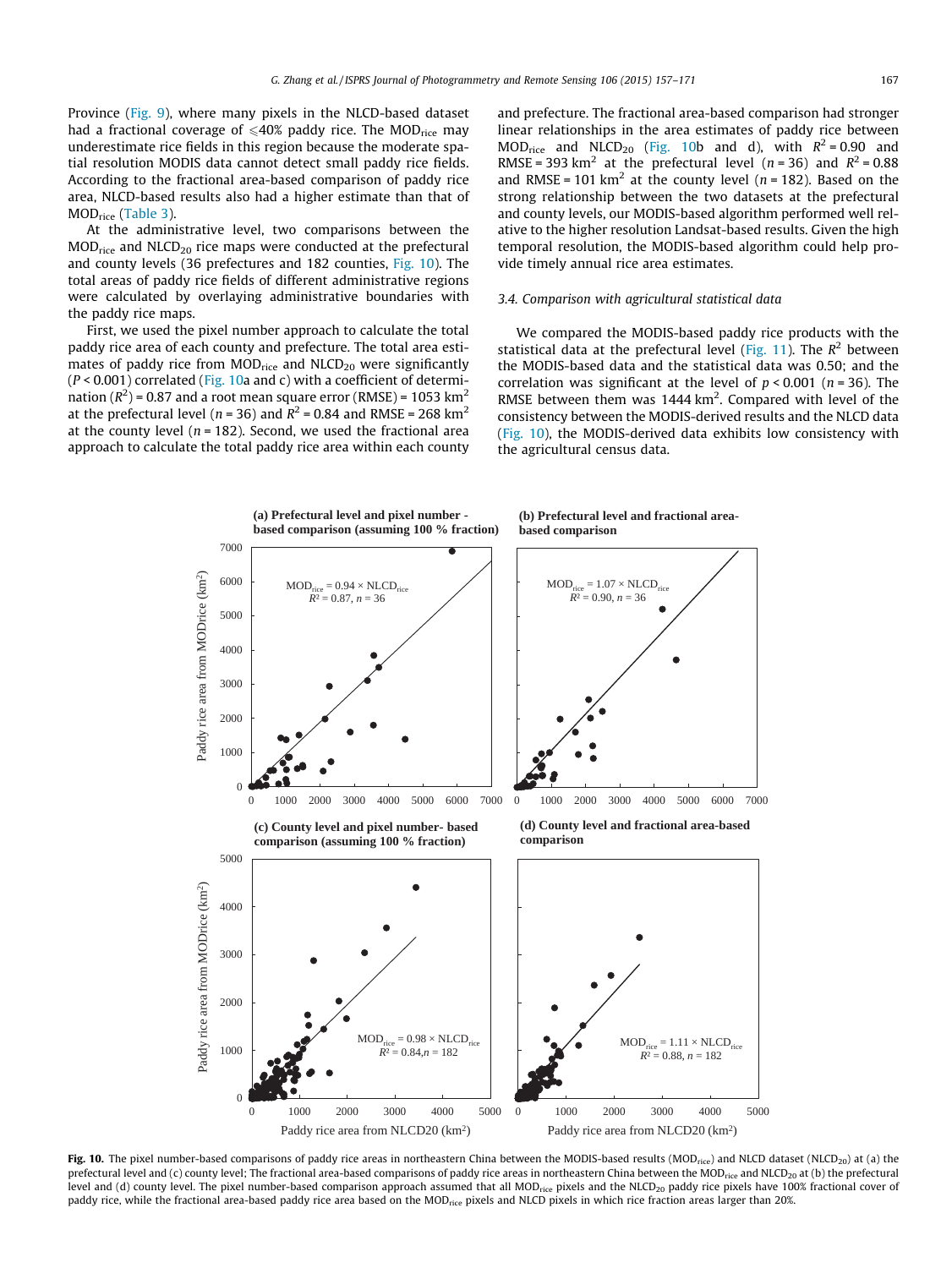<span id="page-11-0"></span>

Fig. 11. Prefectural-level area comparison of paddy rice fields in northeastern China between MOD<sub>rice</sub> data and statistical data.

#### 4. Discussion

# 4.1. Improvement of phenology-based paddy rice algorithms

In this study, we improved the phenology-based approach for identifying paddy rice fields and applied it to generate a paddy rice map of northeastern China in 2010, where paddy rice mapping can be influenced by snowmelt in the spring. This study is an extension and improvement of our previous studies in Southeast Asia and south China ([Xiao et al., 2006, 2005](#page-13-0)). The key aspect of the improved paddy rice mapping algorithm is to detect the flooding signal of paddy rice fields during suitable period for flooding and transplanting, which has not been defined clearly in previous phenology-based paddy rice mapping efforts ([Peng, 2009; Peng](#page-13-0) [et al., 2011; Shi et al., 2013; Sun et al., 2009; Xiao et al., 2006,](#page-13-0) [2005\)](#page-13-0). This study has improvements in three areas compared to the previous studies (Table 4).

First, we improved the phenology-based algorithm by explicitly defining the suitable period for flooding and rice transplanting. In our previous studies in southern China and South and Southeastern Asia, the flooded pixels for one year were defined first and then merged as potential paddy rice fields [\(Xiao et al.,](#page-13-0) [2006, 2005](#page-13-0)). [Shi et al. \(2013\)](#page-13-0) and [Peng et al. \(2011\)](#page-13-0) attempted to narrow the flooding and transplanting period and selected certain 8-day composites based on agricultural phenology observation data in northeast China and Hunan province in China, respectively. All of the pixels in those composites were considered to have the same period of flooding. For example, [Shi et al. \(2013\)](#page-13-0) merged the flooded pixels during May and June (from approximately the 16th to 23rd 8-day MODIS composites) as the potential paddy rice regions in northeastern China based on the phenology observation data ([Fig. 2](#page-3-0)c and d). The result of this method is shown in [Fig. 5](#page-6-0)b, which is similar to our flooding map ([Fig. 5a](#page-6-0)) but includes more disturbances from forests and other natural vegetation. [Sun et al.](#page-13-0) [\(2009\)](#page-13-0) also generated a spatial dataset of flooding and transplanting periods in China by spatial interpolation of the agricultural phenology observation data. However, the agricultural phenology observation data were limited and scattered and had bias in being used to acquire wall-to-wall phenology information. In this study, we used the spatial LST data to define the start of the flooding (SOF) of the paddy rice fields; specifically, the date after which the nighttime LST remained above  $5^{\circ}$ C was determined to be the SOF. We also found that EVI 0.35 can be an effective indicator of the end of flooding (EOF) based on time series analysis ([Figs. 2](#page-3-0)b and [3a](#page-4-0)). The suitable period for flooding and transplanting (SOF and EOF) were extracted for individual pixels. The flooding and transplanting region that was identified between SOF and EOF ([Fig. 5a](#page-6-0)) closely matches the resultant paddy rice map in [Fig. 9](#page-9-0)b.

Second, we simplified the flooding signal extraction process by using two indices (EVI and LSWI) instead of three (NDVI, EVI, and

Table 4

Comparison of the existing phenology-based paddy rice mapping algorithms.

| Reference                       | Rules in phenology-based algorithms                                                                                                                                                                                                                                                                                                                                                                                                                                            | Study area                                        |
|---------------------------------|--------------------------------------------------------------------------------------------------------------------------------------------------------------------------------------------------------------------------------------------------------------------------------------------------------------------------------------------------------------------------------------------------------------------------------------------------------------------------------|---------------------------------------------------|
| Xiao et al. (2006, 2005)        | (1) Flooding and transplanting identification: LSWI + $0.05$ >= EVI or LSWI + $0.05$ >=<br><b>NDVI</b><br>(2) Flooding and transplanting timing: all 8-day composites in one year<br>(3) Quick growth rule: the EVI value reaches half of the maximum EVI value (in that<br>crop cycle) within five 8-day composites following the date of flooding and<br>transplanting                                                                                                       | South Asia, Southeast Asia,<br>and southern China |
| Sun et al. (2009)               | $(1)$ Flooding and transplanting identification: LSWI > 0.12, EVI < 0.26, and<br>LSWI + 0.05 > EVI for single and early rice identification; LSWI > 0.12, EVI > 0.35, and<br>$LSWI + 0.17 > EVI$ for late rice identification<br>(2) Flooding and transplanting timing: flooding and transplanting period according<br>to agricultural observations<br>(3) Quick growth rule: the average EVI of the 6th to 11th 8-day composites after<br>transplanting was greater than 0.35 | China                                             |
| Shi et al. (2013)               | (1) Flooding and transplanting identification: LSWI <sub>2105</sub> > 2EVI<br>(2) Flooding and transplanting timing: from May to June according to agricultural<br>observations<br>(3) Quick growth rule: the mean EVI of the 7th to 11th 8-day composites is greater<br>than or equal to 0.45                                                                                                                                                                                 | Northeastern China                                |
| Peng (2009), Peng et al. (2011) | (1) Flooding and transplanting identification: LSWI + $T$ > EVI for single, early and late<br>rice identification, and the threshold T is different for different rice types in different<br>years<br>(2) Flooding and transplanting timing: according to agricultural observations<br>(3) Quick growth rule: the EVI value during rice heading period reaches 0.55                                                                                                            | Hunan Province in China                           |
| This study                      | $(1)$ Flooding and transplanting identification: LSWI + 0.05 >= EVI<br>(2) Flooding and transplanting timing: between the date of LST $5^{\circ}$ C (SOF) and EVI<br>0.35 (EOF)<br>(3) Quick growth rule: none                                                                                                                                                                                                                                                                 | Northeastern China                                |

Comparison between  $\mathrm{MOD}_\mathrm{rice}$  and statistic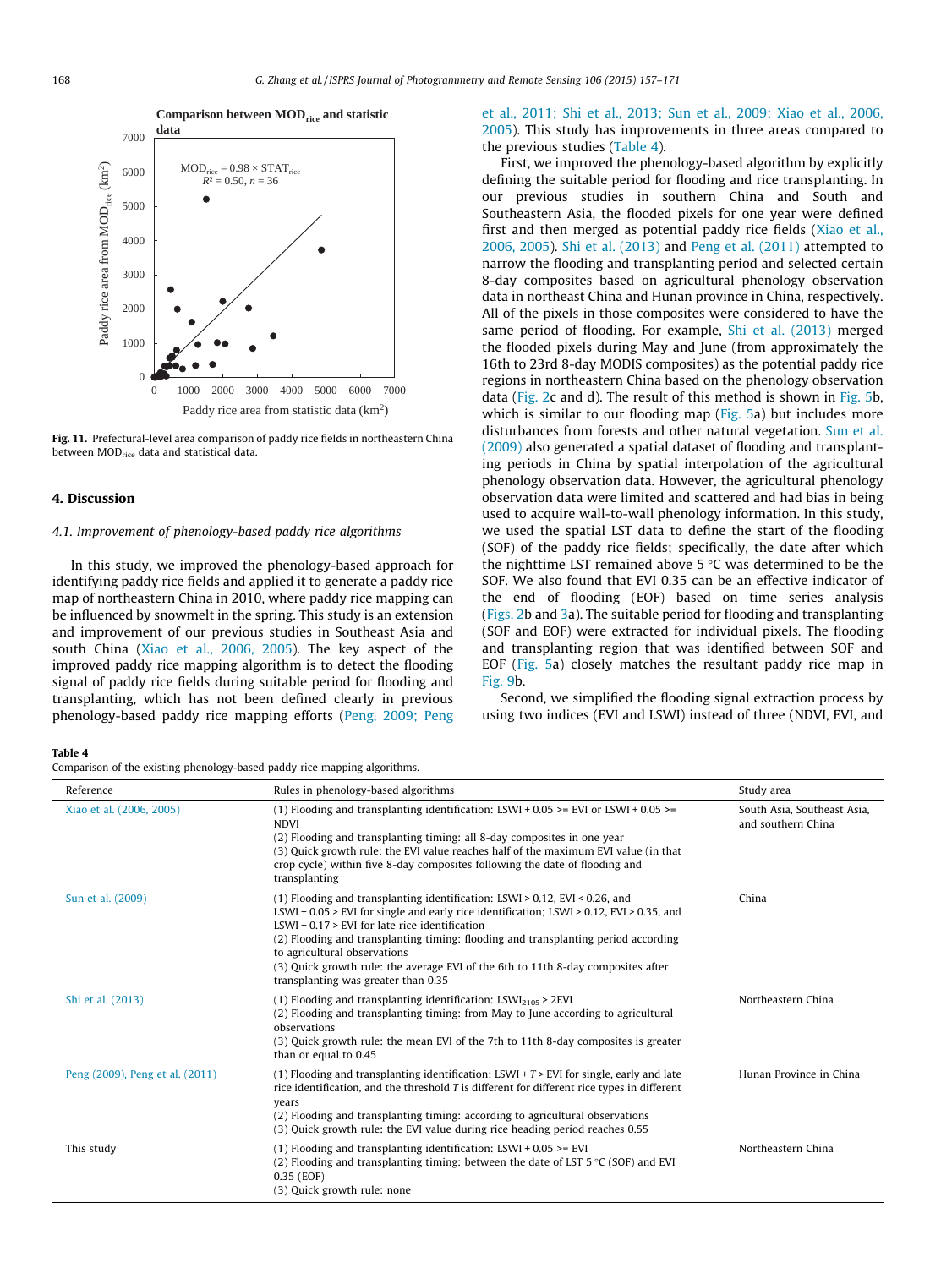LSWI). Our previous studies ([Xiao et al., 2006, 2005\)](#page-13-0) mathematically defined flooding as LSWI + 0.05  $\ge$  EVI or LSWI + 0.0  $5 \geq N$ DVI. [Sun et al. \(2009\)](#page-13-0) used the condition LSWI + 0.05 > EVI and two additional conditions (LSWI > 0.12 and EVI < 0.26 during the flooding and transplanting period) to identify the ''inundation signals'' of the single and early rice in China. [Peng \(2009\)](#page-13-0) and Peng et al.  $(2011)$  used a similar condition  $(LSWI + T > EVI)$  to detect paddy rice fields in Hunan Province, China, where T is the threshold, which has different values for different years and paddy rice types (single, early and late rice). These previous studies followed a similar principle as our previous studies ([Xiao et al.,](#page-13-0) [2006, 2005](#page-13-0)) but added more specific conditions that helped to exclude the other land cover types; however, the method is not robust and practical for large scale and long term applications. In this study, we simplified the flooding extraction equation and improved the mapping process by using more masks (i.e., persistent water, evergreen vegetation, mixed pixels with water and vegetation).

Third, the rapid growth rule was not considered in this study to further simplify the algorithm for identifying paddy rice planting areas. Rapid growth and canopy closure is an important stage that follows the flooding and transplanting of rice and can be a useful feature to extract paddy rice. Our previous studies ([Xiao et al.,](#page-13-0) [2006, 2005\)](#page-13-0) showed that the EVI value of a rice pixel reaches half of the maximum EVI value (in that crop cycle) within five 8-day increments (approximately 40 d) after transplanting. [Sun et al.](#page-13-0) [\(2009\)](#page-13-0) assumed that the average EVI value of the 6th to 11th 8-day composites after transplanting was greater than 0.35 for a rice pixel. [Shi et al. \(2013\)](#page-13-0) assumed that the mean EVI value of the 7th to 11th 8-d composites is greater than or equal to 0.45, and [Peng \(2009\)](#page-13-0) and [Peng et al. \(2011\)](#page-13-0) assumed that the EVI value reaches 0.55 during the rice heading period. These studies applied different thresholds for different stages around the rapid growth stage; thus, the approach is difficult to extend to a larger scale. The temporal profile analysis in [Fig. 3](#page-4-0) shows that a threshold in the rapid growth stage may have a limited effect because forests and natural wetlands can meet the requirement as well. Flooding and transplanting is the most unique characteristic of paddy rice. [Fig. 5](#page-6-0)a shows that the flooding and transplanting area between SOF and EOF is similar to the final paddy rice map with only limited commission errors from natural wetlands, dryland crops, and forests, which also meet the conditions of the rapid growth stage. We argue that the identification of the flooding and transplanting signals in the early phases of the paddy rice calendar are sufficient to extract the paddy rice planting area given that multiple masks are used in this study.

# 4.2. Comparison between the MODIS- and phenology-based approach and landsat- and visual interpretation approach

Although the spatial distribution of paddy rice from MOD<sub>rice</sub> agrees well with the spatial pattern from  $NLCD_{20}$ , there are several regional differences, especially in Jilin and Liaoning Provinces. The reasons for the discrepancies between the  $MOD_{\text{rice}}$  and  $NLCD_{20}$ area estimates are complex.

First, due to the moderate resolution of the MODIS data (500 m), our algorithm could not identify paddy rice fields in the regions where the areas of paddy rice fields are much smaller than a MODIS pixel; this was also mentioned in previous studies [\(Peng](#page-13-0) [et al., 2011; Shi et al., 2013; Sun et al., 2009; Xiao et al., 2006,](#page-13-0) [2005](#page-13-0)). For example, paddy rice fields in the southern part of Jilin Province were mainly distributed in the mountainous regions according to the NLCD dataset, and area percentages of paddy rice were less than 40% in the 1-km pixels. It is difficult for MODIS data to identify paddy rice fields in fragmented mountainous areas, which could have led to underestimations of MODIS-based paddy rice fields. Several challenges arise when assessing the accuracy of moderate-resolution (500 m) land cover products, as the MODIS-based maps can overestimate or underestimate area of individual land cover types due to the fragmentation and sub-pixel proportions of the individual land cover types. Alternative strategies include temporal mixture analysis ([Yang](#page-14-0) [et al., 2012\)](#page-14-0) and the hierarchical training technique ([Jain et al.,](#page-13-0) [2013](#page-13-0)).

Second, there are several uncertainties in the NLCD dataset. The NLCD products were generated by using one Landsat image during the growing season instead of multi-temporal images. The image used substantially affects visual interpretation capability because the paddy rice and other crops (wheat, corn) have similar spectral signatures at the peak of the growing season. For example, several paddy rice fields were identified from NLCD data in the area of Dunhua city in Jilin Province, but only a few were identified from the MODIS data. We randomly extracted four samples from the NLCD-based paddy rice region in this area and plotted the curves of the MODIS vegetation indices from 2008 to 2012 (Fig. S6). We found that there were no flooding/transplanting signals in those samples during this period, which indicated that the sample regions were not paddy rice fields. Additionally, we compared the area of paddy rice fields in Dunhua from the NLCD dataset in 2010 with data from the 2010 statistical yearbook of Jilin Province ([Jilin, 2011\)](#page-13-0). The areas of paddy rice fields in Dunhua were 352 km<sup>2</sup> from the NLCD dataset but only 52 km<sup>2</sup> from the statistical yearbook, which further indicates that there is some bias toward NLCD-based paddy rice fields in Dunhua. Therefore, using MODIS time series data to identify crops has several advantages over visual interpretation of Landsat images in the NLCD dataset.

Third, paddy rice and some natural wetlands in the study area have similar phenology characteristics (Fig. S3), thus, it is difficult to distinguish paddy rice from natural wetlands using the phenology-based approach. We excluded some natural wetlands using NDVI > 0.4 during the period of LST over 10  $\degree$ C. [Shi et al.](#page-13-0) [\(2013\)](#page-13-0) identified natural wetlands and forests based on the rules NDVI > 0.4 and NDVI-LSWI $_{2105}$  > 0.05 over 15 8-day composites during the year based on the long growing season of natural wetland and forest from mid-late April to mid-October. However, some wetlands cannot be excluded because of the similar features of paddy rice and natural wetlands in some regions, which could lead to overestimating the area of paddy rice fields (Fig. S3). In this situation, shape and size information can be useful for extracting natural wetlands by visual interpretation. We masked those natural wetlands based on the NLCD dataset. However, there is still a need to develop a MODIS-based natural wetland mask in the future, which will help to develop a uniform MODIS-based paddy rice mapping protocol.

When we compared MOD<sub>rice</sub> with the statistical agricultural data [\(Fig. 11](#page-11-0)), the consistency between them was significantly lower than between MOD<sub>rice</sub> and NLCD<sub>rice</sub> ([Fig. 10](#page-10-0)b). The primary reason can be attributed to the quality of the statistical data provided by China's State Statistical Bureau (SSB). Statistical data in China can be biased due to political and policy factors ([Crook,](#page-13-0) [1993; Deng et al., 2006; Frolking et al., 1999; Liu et al., 2005;](#page-13-0) [Seto et al., 2000; Xiao et al., 2003a](#page-13-0)). [Xiao et al. \(2003a\)](#page-14-0) showed that the cropland area in China from official agricultural census was underestimated by comparisons with different cropland areas data. The SSB also reported that cultivated areas were underestimated in China [\(State Statistical Bureau, 1994\)](#page-13-0). The consistency between NLCD<sub>rice</sub> and MOD<sub>rice</sub> indicates the reliability of the MODIS-based paddy rice map developed in this study.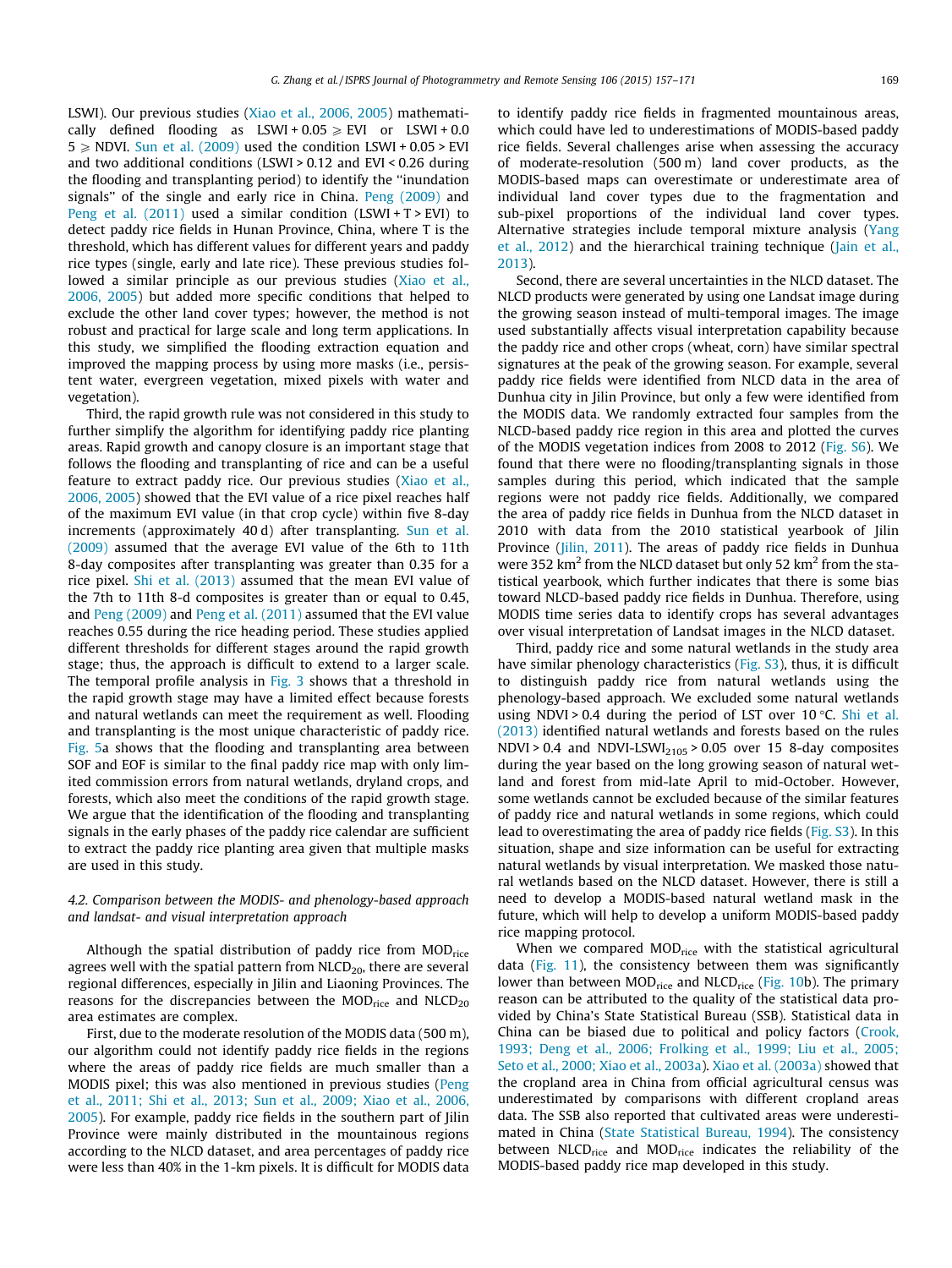## <span id="page-13-0"></span>5. Conclusions

Many studies have reported on paddy rice distribution in subtropical and tropical regions, but paddy rice in temperate and cold temperate zones has received little attention. This study extended our previous efforts in mapping paddy rice in southern China, Southeastern Asia, and South Asia into northern monsoon Asia. This is the first study to demonstrate the potential of MODIS LST data and vegetation index data in mapping paddy rice planting areas. We improved the phenology-based algorithm by accurately defining the temporal window of flooding and transplanting based on MODIS LST data. The resultant paddy/non-paddy rice map had an overall accuracy of 97% and Kappa coefficient of 0.92 based on the validation data derived from the Google Earth VHRI data and the field photos. The results from this study also demonstrated that our improved algorithm is simple and robust and can be used to map paddy rice plant areas in other temperate and cold temperate zones, including Japan and the Korean Peninsula. Together with our previous efforts [\(Xiao et al., 2005, 2006\)](#page-14-0), our long-term goal is to use a consistent algorithm and MODIS data to develop a database of paddy rice agriculture in monsoon Asia, which accounts for 90% of the global rice production. In addition, the area changes in paddy rice can be quantified using multi-year MODIS data since 2000, which will enable us to study the effects of climate change and human activities on the paddy rice planting area and the likely impacts of the area changes of paddy rice on the agroecosystem, biogeochemical cycles and food security.

# Acknowledgements

This study was supported in part by research Grants from the NASA Land Use and Land Cover Change program (NNX11AJ35G, NNX14AD78G) and the National Institutes of Health (NIH) NIAID (1R01AI101028-01A1). We thank Melissa Scott and Sarah L. Xiao for their comments and English editing in the earlier versions of the manuscript.

#### Appendix A. Supplementary material

Supplementary data associated with this article can be found, in the online version, at [http://dx.doi.org/10.1016/j.isprsjprs.2015.05.](http://dx.doi.org/10.1016/j.isprsjprs.2015.05.011) [011.](http://dx.doi.org/10.1016/j.isprsjprs.2015.05.011)

#### References

- [Bouman, B., 2009. How much water does rice use. Rice Today 8, 28–29.](http://refhub.elsevier.com/S0924-2716(15)00148-3/h0005)
- [Bouvet, A. et al., 2009. Monitoring of the rice cropping system in the Mekong delta](http://refhub.elsevier.com/S0924-2716(15)00148-3/h0010) [using ENVISAT/ASAR dual polarization data. IEEE Trans. Geosci. Remote Sens.](http://refhub.elsevier.com/S0924-2716(15)00148-3/h0010) [47, 517–526.](http://refhub.elsevier.com/S0924-2716(15)00148-3/h0010)
- [Chen, C.F. et al., 2012. Monitoring of rice cropping intensity in the upper Mekong](http://refhub.elsevier.com/S0924-2716(15)00148-3/h0015) [Delta, Vietnam using time-series MODIS data. Adv. Space Res. 49, 292–301](http://refhub.elsevier.com/S0924-2716(15)00148-3/h0015).
- [Crook, F.W., 1993. Underreporting of China's cultivated land area: implications for](http://refhub.elsevier.com/S0924-2716(15)00148-3/h0020) [world agricultural trade. China Int. Agric. Trade Rep., 33–39](http://refhub.elsevier.com/S0924-2716(15)00148-3/h0020)
- [Deng, X. et al., 2006. Cultivated land conversion and potential agricultural](http://refhub.elsevier.com/S0924-2716(15)00148-3/h0025) [productivity in China. Land Use Pol. 23, 372–384.](http://refhub.elsevier.com/S0924-2716(15)00148-3/h0025)
- [Dong, J. et al., 2013. Mapping deciduous rubber plantations through integration of](http://refhub.elsevier.com/S0924-2716(15)00148-3/h0030) [PALSAR and multi-temporal Landsat imagery. Remote Sens. Environ. 134, 392–](http://refhub.elsevier.com/S0924-2716(15)00148-3/h0030) [402](http://refhub.elsevier.com/S0924-2716(15)00148-3/h0030).
- [Dong, J. et al., 2012. A comparison of forest cover maps in Mainland Southeast Asia](http://refhub.elsevier.com/S0924-2716(15)00148-3/h0035) [from multiple sources: PALSAR, MERIS, MODIS and FRA. Remote Sens. Environ.](http://refhub.elsevier.com/S0924-2716(15)00148-3/h0035) [127, 60–73.](http://refhub.elsevier.com/S0924-2716(15)00148-3/h0035)
- [Dong, Y.F. et al., 2006. Monitoring of rice crop using ENVISAT ASAR data. Sci. China](http://refhub.elsevier.com/S0924-2716(15)00148-3/h0040) [Ser. D-Earth Sci. 49, 755–763.](http://refhub.elsevier.com/S0924-2716(15)00148-3/h0040)
- [Ehhalt, D. et al., 2001. Atmospheric Chemistry and Greenhouse Gases. Pacific](http://refhub.elsevier.com/S0924-2716(15)00148-3/h0045) [Northwest National Laboratory \(PNNL\), Richland, WA, US](http://refhub.elsevier.com/S0924-2716(15)00148-3/h0045).
- FAOSTAT, 2010. Statistical Database of the Food and Agricultural Organization of the United Nations.
- [Frolking, S. et al., 1999. Agricultural land-use in China: a comparison of area](http://refhub.elsevier.com/S0924-2716(15)00148-3/h0055) [estimates from ground-based census and satellite-borne remote sensing. Global](http://refhub.elsevier.com/S0924-2716(15)00148-3/h0055) [Ecol. Biogeogr. 8, 407–416](http://refhub.elsevier.com/S0924-2716(15)00148-3/h0055).
- [Gilbert, M. et al., 2014. Predicting the risk of avian influenza A H7N9 infection in](http://refhub.elsevier.com/S0924-2716(15)00148-3/h0060) [live-poultry markets across Asia. Nat. Commun. 5.](http://refhub.elsevier.com/S0924-2716(15)00148-3/h0060)
- [Gilbert, M. et al., 2008. Mapping H5N1 highly pathogenic avian influenza risk in](http://refhub.elsevier.com/S0924-2716(15)00148-3/h0065) [Southeast Asia. Proc. Nat. Acad. Sci. U.S.A. 105, 4769–4774](http://refhub.elsevier.com/S0924-2716(15)00148-3/h0065).
- [Gumma, M.K. et al., 2011. Mapping rice areas of South Asia using MODIS](http://refhub.elsevier.com/S0924-2716(15)00148-3/h0070) [multitemporal data. J. Appl. Remote Sens. 5, 053547.](http://refhub.elsevier.com/S0924-2716(15)00148-3/h0070)
- [Hall, D.K. et al., 1995. Development of methods for mapping global snow cover](http://refhub.elsevier.com/S0924-2716(15)00148-3/h0075) [using moderate resolution imaging spectroradiometer data. Remote Sens.](http://refhub.elsevier.com/S0924-2716(15)00148-3/h0075) [Environ. 54, 127–140.](http://refhub.elsevier.com/S0924-2716(15)00148-3/h0075)
- [Hall, D.K. et al., 2002. MODIS snow-cover products. Remote Sens. Environ. 83, 181–](http://refhub.elsevier.com/S0924-2716(15)00148-3/h0080) [194](http://refhub.elsevier.com/S0924-2716(15)00148-3/h0080).
- [Heilongjiang, S.B.i., 2011. Heilongjiang Statistical Yearbook in 2011. China Statistics](http://refhub.elsevier.com/S0924-2716(15)00148-3/h0085) [Press](http://refhub.elsevier.com/S0924-2716(15)00148-3/h0085).
- [Huete, A. et al., 2002. Overview of the radiometric and biophysical performance of](http://refhub.elsevier.com/S0924-2716(15)00148-3/h0090) [the MODIS vegetation indices. Remote Sens. Environ. 83, 195–213](http://refhub.elsevier.com/S0924-2716(15)00148-3/h0090).
- [Huete, A.R. et al., 1997. A comparison of vegetation indices global set of TM images](http://refhub.elsevier.com/S0924-2716(15)00148-3/h0095) [for EOS-MODIS. Remote Sens. Environ. 59, 440–451](http://refhub.elsevier.com/S0924-2716(15)00148-3/h0095).
- [Jain, M. et al., 2013. Mapping cropping intensity of smallholder farms: a comparison](http://refhub.elsevier.com/S0924-2716(15)00148-3/h0100) [of methods using multiple sensors. Remote Sens. Environ. 134, 210–223](http://refhub.elsevier.com/S0924-2716(15)00148-3/h0100).
- [Jilin, S.B.i., 2011. Jilin Statistical Yearbook in 2011. China Statistics Press](http://refhub.elsevier.com/S0924-2716(15)00148-3/h0105).
- [Kamthonkiat, D. et al., 2005. Discrimination of irrigated and rainfed rice in a tropical](http://refhub.elsevier.com/S0924-2716(15)00148-3/h0110) [agricultural system using SPOT VEGETATION NDVI and rainfall data. Int. J.](http://refhub.elsevier.com/S0924-2716(15)00148-3/h0110) [Remote Sens. 26, 2527–2547.](http://refhub.elsevier.com/S0924-2716(15)00148-3/h0110)
- [Kuenzer, C., Knauer, K., 2013. Remote sensing of rice crop areas. Int. J. Remote Sens.](http://refhub.elsevier.com/S0924-2716(15)00148-3/h0115) [34, 2101–2139](http://refhub.elsevier.com/S0924-2716(15)00148-3/h0115).
- [LeToan, T. et al., 1997. Rice crop mapping and monitoring using ERS-1 data based](http://refhub.elsevier.com/S0924-2716(15)00148-3/h0120) [on experiment and modeling results. IEEE Trans. Geosci. Remote Sens. 35,](http://refhub.elsevier.com/S0924-2716(15)00148-3/h0120) [41–56.](http://refhub.elsevier.com/S0924-2716(15)00148-3/h0120)
- [Li, P. et al., 2012. Changes in rice cropping systems in the Poyang Lake Region, China](http://refhub.elsevier.com/S0924-2716(15)00148-3/h0125) [during 2004–2010. J. Geogr. Sci. 22, 653–668](http://refhub.elsevier.com/S0924-2716(15)00148-3/h0125).
- [Liaoning, S.B.i., 2011. Liaoning Statistical Yearbook in 2011. China Statistics Press.](http://refhub.elsevier.com/S0924-2716(15)00148-3/h0130) [Linderholm, H.W. et al., 2008. Twentieth-century trends in the thermal growing](http://refhub.elsevier.com/S0924-2716(15)00148-3/h0135) [season in the Greater Baltic Area. Climatic Change 87, 405–419.](http://refhub.elsevier.com/S0924-2716(15)00148-3/h0135)
- [Liu, J. et al., 2014. Spatiotemporal characteristics, patterns, and causes of land-use](http://refhub.elsevier.com/S0924-2716(15)00148-3/h0140) [changes in China since the late 1980s. J. Geogr. Sci. 24, 195–210.](http://refhub.elsevier.com/S0924-2716(15)00148-3/h0140)
- [Liu, J. et al., 2005. Spatial and temporal patterns of China's cropland during 1990–](http://refhub.elsevier.com/S0924-2716(15)00148-3/h0145) [2000: an analysis based on Landsat TM data. Remote Sens. Environ. 98, 442–](http://refhub.elsevier.com/S0924-2716(15)00148-3/h0145) [456](http://refhub.elsevier.com/S0924-2716(15)00148-3/h0145).
- [Liu, Z. et al., 2013. Change analysis of rice area and production in China during the](http://refhub.elsevier.com/S0924-2716(15)00148-3/h0150) past three decades. J. Geogr. Sci. 23, 1005-1018.
- [Maclean, J.L., Hettel, G.P., 2002. Rice Almanac: Source Book for the Most Important](http://refhub.elsevier.com/S0924-2716(15)00148-3/h0155) [Economic Activity on Earth. International Rice Research Institute](http://refhub.elsevier.com/S0924-2716(15)00148-3/h0155).
- [Maki, M. et al., 2004. Estimation of leaf water status to monitor the risk of forest](http://refhub.elsevier.com/S0924-2716(15)00148-3/h0160) [fires by using remotely sensed data. Remote Sens. Environ. 90, 441–450](http://refhub.elsevier.com/S0924-2716(15)00148-3/h0160).
- [Miyaoka, K. et al., 2013. Rice-planted area mapping using small sets of multi](http://refhub.elsevier.com/S0924-2716(15)00148-3/h0165)[temporal SAR data. IEEE Geosci. Remote Sens. Lett., 1–5](http://refhub.elsevier.com/S0924-2716(15)00148-3/h0165)
- [Nuarsa, I.W. et al., 2012. Using variance analysis of multitemporal MODIS images](http://refhub.elsevier.com/S0924-2716(15)00148-3/h0170) [for rice field mapping in Bali Province, Indonesia. Int. J. Remote Sens. 33, 5402–](http://refhub.elsevier.com/S0924-2716(15)00148-3/h0170) [5417.](http://refhub.elsevier.com/S0924-2716(15)00148-3/h0170)
- [Pan, Z. et al., 2015. Mapping crop phenology using NDVI time-series derived from](http://refhub.elsevier.com/S0924-2716(15)00148-3/h0175) HJ-1 A/B data. Int. J. Appl. Earth Observation Geoinformation 34, 188-197.
- [Peng, D., 2009. The Study on the Method of Rice Yield Estimation Using Statistical](http://refhub.elsevier.com/S0924-2716(15)00148-3/h0180) [and MODIS Data. Zhejiang University, Hangzhou](http://refhub.elsevier.com/S0924-2716(15)00148-3/h0180).
- [Peng, D.L. et al., 2011. Detection and estimation of mixed paddy rice cropping](http://refhub.elsevier.com/S0924-2716(15)00148-3/h0185) [patterns with MODIS data. Int. J. Appl. Earth Observation Geoinformation 13,](http://refhub.elsevier.com/S0924-2716(15)00148-3/h0185) [13–23.](http://refhub.elsevier.com/S0924-2716(15)00148-3/h0185)
- [Samad, M. et al., 1992. Irrigation management strategies for improving the](http://refhub.elsevier.com/S0924-2716(15)00148-3/h0190) [performance of irrigated agriculture. Outlook Agric. 21, 279–286.](http://refhub.elsevier.com/S0924-2716(15)00148-3/h0190)
- [Sass, R.L., Cicerone, R.J., 2002. Photosynthate allocations in rice plants: food](http://refhub.elsevier.com/S0924-2716(15)00148-3/h0195) [production or atmospheric methane? Proc. Nat. Acad. Sci. U.S.A. 99, 11993–](http://refhub.elsevier.com/S0924-2716(15)00148-3/h0195) [11995.](http://refhub.elsevier.com/S0924-2716(15)00148-3/h0195)
- [Sass, R.L. et al., 1999. Exchange of methane from rice fields: national, regional, and](http://refhub.elsevier.com/S0924-2716(15)00148-3/h0200) [global budgets. J. Geophys. Res. Atmos. 104, 26943–26951.](http://refhub.elsevier.com/S0924-2716(15)00148-3/h0200)
- [Seto, K.C. et al., 2000. Landsat reveals China's farmland reserves, but they're](http://refhub.elsevier.com/S0924-2716(15)00148-3/h0205) [vanishing fast. Nature 406, 121-121](http://refhub.elsevier.com/S0924-2716(15)00148-3/h0205).
- [Shi, J.J. et al., 2013. Multi-year monitoring of paddy rice planting area in Northeast](http://refhub.elsevier.com/S0924-2716(15)00148-3/h0210) [China using MODIS time series data. J. Zhejiang Univ. Sci. B 14, 934–946.](http://refhub.elsevier.com/S0924-2716(15)00148-3/h0210)
- [Son, N.-T. et al., 2013. A phenology-based classification of time-series MODIS data](http://refhub.elsevier.com/S0924-2716(15)00148-3/h0215) [for rice crop monitoring in Mekong Delta, Vietnam. Remote Sens. 6, 135–156](http://refhub.elsevier.com/S0924-2716(15)00148-3/h0215).
- [State Statistical Bureau, S., 1994. Statitical Yearbook of China 1994. China Statistical](http://refhub.elsevier.com/S0924-2716(15)00148-3/h0220) [Publishers House, Beijing](http://refhub.elsevier.com/S0924-2716(15)00148-3/h0220).
- [Sun, H. et al., 2009. Mapping paddy rice with multi-date moderate-resolution](http://refhub.elsevier.com/S0924-2716(15)00148-3/h0225) [imaging spectroradiometer \(MODIS\) data in China. J. Zhejiang Univ. Sci. A 10,](http://refhub.elsevier.com/S0924-2716(15)00148-3/h0225) [1509–1522.](http://refhub.elsevier.com/S0924-2716(15)00148-3/h0225)
- [Thi, T.H.N. et al., 2012. Mapping the irrigated rice cropping patterns of the Mekong](http://refhub.elsevier.com/S0924-2716(15)00148-3/h0230) [delta, Vietnam, through hyper-temporal SPOT NDVI image analysis. Int. J.](http://refhub.elsevier.com/S0924-2716(15)00148-3/h0230) [Remote Sens. 33, 415–434](http://refhub.elsevier.com/S0924-2716(15)00148-3/h0230).
- Vermote, E., Vermeulen, A., 1999. Atmospheric correction algorithm: spectral reflectances (MOD09). ATBD version 4.
- [Wan, Z.M., 2008. New refinements and validation of the MODIS land-surface](http://refhub.elsevier.com/S0924-2716(15)00148-3/h0240) [temperature/emissivity products. Remote Sens. Environ. 112, 59–74.](http://refhub.elsevier.com/S0924-2716(15)00148-3/h0240)
- [Wan, Z.M. et al., 2002. Validation of the land-surface temperature products](http://refhub.elsevier.com/S0924-2716(15)00148-3/h0245) [retrieved from Terra moderate resolution imaging spectroradiometer data.](http://refhub.elsevier.com/S0924-2716(15)00148-3/h0245) [Remote Sens. Environ. 83, 163–180](http://refhub.elsevier.com/S0924-2716(15)00148-3/h0245).
- [Wu, F. et al., 2011. Rice crop monitoring in south china with RADARSAT-2 quad](http://refhub.elsevier.com/S0924-2716(15)00148-3/h0250)[polarization SAR data. IEEE Geosci. Remote Sens. Lett. 8, 196–200](http://refhub.elsevier.com/S0924-2716(15)00148-3/h0250).
- [Xiao, X. et al., 2006. Mapping paddy rice agriculture in South and Southeast Asia](http://refhub.elsevier.com/S0924-2716(15)00148-3/h0255) [using multi-temporal MODIS images. Remote Sens. Environ. 100, 95–113.](http://refhub.elsevier.com/S0924-2716(15)00148-3/h0255)